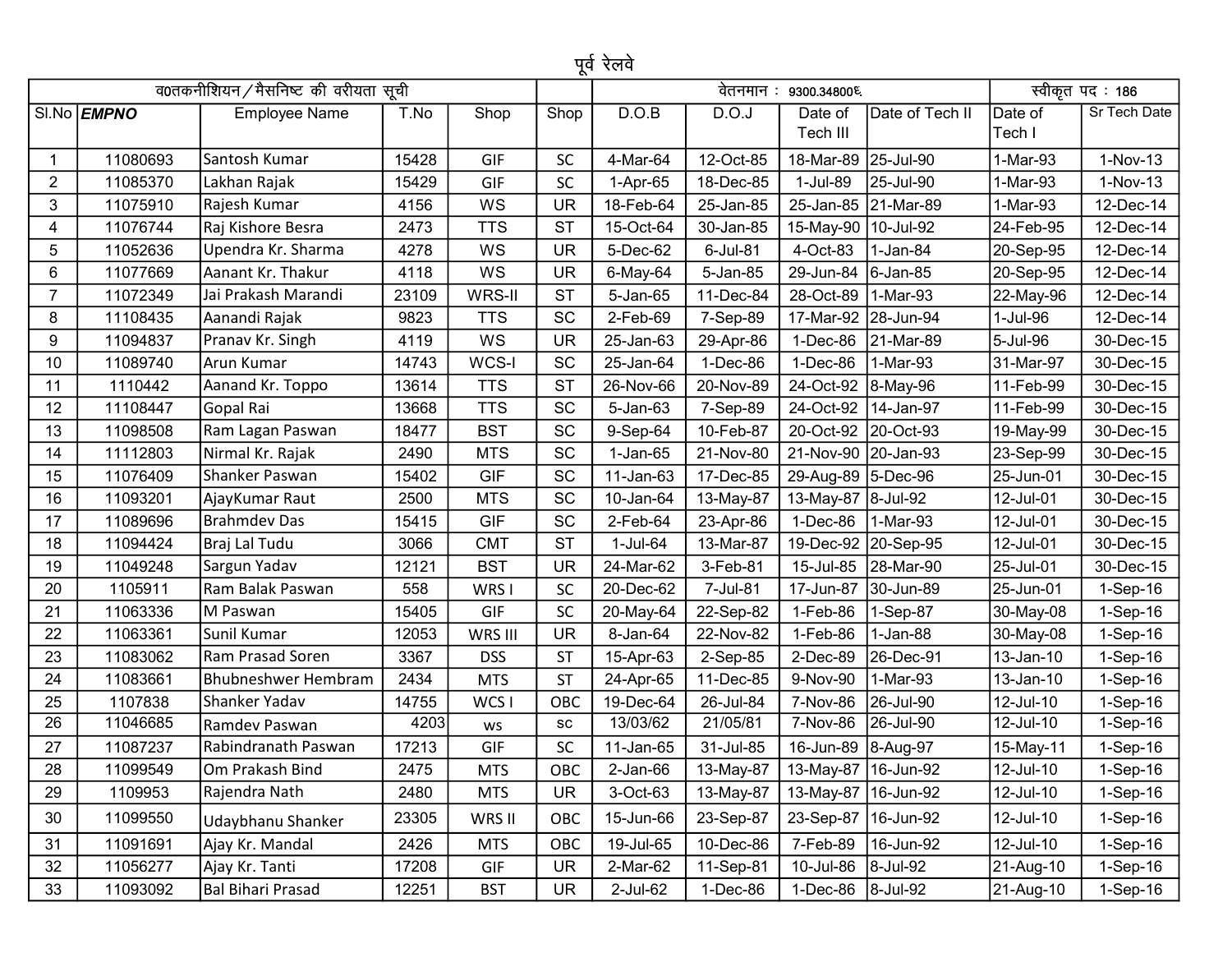| 34 | 11093122  | Ranjeet Mandal          | 17214 | GIF         | <b>UR</b> | 28-Dec-65      | 1-Dec-86  | $1-Dec-86$          | 8-Jul-92            | 21-Aug-10 | $1-Sep-16$ |
|----|-----------|-------------------------|-------|-------------|-----------|----------------|-----------|---------------------|---------------------|-----------|------------|
| 35 | 11093213  | Sinheshwer Sahu         | 17215 | GIF         | <b>UR</b> | 5-Jan-65       | 13-May-87 | 13-May-87           | 8-Jul-92            | 21-Aug-10 | $1-Sep-16$ |
| 36 | 11093225  | Naval Chandra Chourasia | 22052 | <b>DCS</b>  | <b>UR</b> | 4-Jan-66       | 13-May-87 | 13-May-87 8-Jul-92  |                     | 21-Aug-10 | $1-Sep-16$ |
| 37 | 11071151  | Nand Kishore Mandal     | 17203 | <b>GIF</b>  | OBC       | 25-Oct-63      | 18-Jul-84 | 25-Jan-85           | 1-Mar-93            | 12-May-11 | $1-Sep-16$ |
| 38 | 11071102  | Himanshu Pd. Singh      | 17202 | GIF         | <b>UR</b> | 28-Dec-62      | 25-Jan-85 | 25-Jan-85           | 1-Mar-93            | 12-May-11 | $1-Sep-16$ |
| 39 | 11084339  | Rajendra Das            | 17204 | GIF         | <b>SC</b> | 19-Jan-65      | 1-Jan-86  | 7-Sep-89            | 26-Jul-95           | 21-Sep-11 | 1-Sep-16   |
| 40 | 11107486  | Sajan Paswan            | 15658 | GIF         | SC        | 1-Jan-65       | 6-Nov-84  | 1-Nov-88            | 20-Sep-95           | 15-May-11 | $1-Sep-16$ |
| 41 | 1108526   | Subodh Kr. Bharti       | 13703 | <b>TTS</b>  | <b>SC</b> | $1-Sep-66$     | 16-Jan-86 | 24-Oct-92           | 14-Jan-97           | 15-May-11 | $1-Sep-16$ |
| 42 | 1111045   | <b>Umesh Prasad</b>     | 13635 | <b>TTS</b>  | SC        | 1-Mar-66       | 26-Oct-89 | 24-Oct-92           | 10-Sep-97           | 15-May-11 | $1-Sep-16$ |
| 43 | 1109299   | Jairam Ram              | 14117 | <b>MCTR</b> | SC        | 1-Feb-65       | 21-Feb-87 | 28-Jun-94           | 17-Apr-01           | 15-May-11 | $1-Sep-16$ |
| 44 | 1111295   | Kamal Kr. Ram           | 20118 | <b>CRS</b>  | <b>ST</b> | 28-Feb-66      | 15-Dec-89 | 28-Jun-94           | 17-Apr-01           | 15-May-11 | 1-Sep-16   |
| 45 | 1111310   | Ashok Kumar             | 22054 | <b>DCS</b>  | <b>SC</b> | 5-Jul-63       | 23-Oct-89 | 20-Oct-95           | 18-Apr-01           | 15-May-11 | 1-Mar-17   |
| 46 | 11094370  | Damodar Paswan          | 20117 | <b>CRS</b>  | SC        | 14-Apr-65      | 13-Mar-87 | 22-Dec-95           | 27-Apr-01           | 15-May-11 | 1-Mar-17   |
| 47 | 1111111   | Samsul Hansda           | 27198 | Welding     | <b>ST</b> | 5-Jan-67       | 7-Nov-89  | 28-Jun-94           | 1-Jan-98            | 15-May-11 | 1-Mar-17   |
| 48 | 11088606  | Sitaram Murmu           | 14791 | RM          | <b>ST</b> | 5-Jun-62       | 8-Feb-86  | 6-Oct-90            | 14-May-03           | 15-May-11 | 1-Mar-17   |
| 49 | 11116316  | S K Hansda              | 14792 | RM          | <b>ST</b> | 3-Jan-64       | 4-Nov-86  | 6-Oct-90            | 14-May-03           | 15-May-11 | 1-Mar-17   |
| 50 | 11067056  | Ashok Kumar             | 17209 | GIF         | <b>UR</b> | 1-Jan-64       | 31-Oct-83 | 17-Mar-88           | 1-Mar-93            | 21-Sep-12 | 1-Mar-17   |
| 51 | 11055479  | A Sharma                | 6154  | <b>DSS</b>  | <b>UR</b> | 7-Dec-62       | 8-Aug-81  | 28-Oct-89           | 1-Mar-93            | 21-Sep-12 | 12-May-17  |
| 52 | 11078182  | Mohammad Jainul Aabsi   | 20036 | <b>CRS</b>  | <b>UR</b> | 1-Mar-64       | 10-Sep-85 | 6-Oct-90            | 1-Mar-93            | 21-Sep-12 | 12-May-17  |
| 53 | 11112839  | Sudhakar Pd. Singh      | 2489  | <b>MTS</b>  | <b>UR</b> | $1-Jan-65$     | 20-Nov-90 | 20-Nov-90           | 1-Mar-93            | 21-Sep-12 | 12-May-17  |
| 54 | 1107835   | Nagendra Singh          | 13700 | <b>TTS</b>  | UR        | 25-Mar-63      | 18-Jul-85 | 18-May-90           | $ 1$ -Sep-93        | 21-Sep-12 | 12-May-17  |
| 55 | 1107841   | Pramod Kr. Singh        | 13682 | <b>TTS</b>  | OBC       | 3-Jan-65       | 22-Nov-85 | 18-May-90           | 27-Oct-94           | 21-Sep-12 | 12-May-17  |
| 56 | 11065229  | Virendra Kr. Singh      | 14770 | WCS I       | UR        | 2-Oct-63       | 19-Oct-82 | 23-Jul-85           | 26-Jul-95           | 21-Sep-12 | 12-Feb-18  |
| 57 | 11069636  | Rakesh Kumar            | 15661 | GIF         | <b>UR</b> | 5-Feb-63       | 17-Jan-84 | 1-Nov-88            | 20-Sep-95           | 21-Sep-12 | 12-Feb-18  |
| 58 | 11068292  | Ramlagina Yadav         | 15659 | GIF         | UR        | 4-Jul-65       | 9-May-84  | 1-Nov-88            | 20-Sep-95           | 21-Sep-12 | 12-Feb-18  |
| 59 | 11068322  | Ram Lakhan Yadav        | 15675 | GIF         | UR        | 17-Nov-66      | 9-May-84  | 6-Jun-89            | 20-Sep-95           | 21-Sep-12 | 12-Feb-18  |
| 60 | 11068334  | Ranjit Yadav            | 22053 | <b>DCS</b>  | UR        | 11-Dec-63      | 24-May-84 | 16-Jun-89           | 20-Sep-95           | 21-Sep-12 | 12-Feb-18  |
| 61 | 11069570  | Dipak Kumar             | 15657 | GIF         | UR        | 15-Feb-65      | 26-Jul-84 | 16-Jun-89           | 20-Sep-95           | 21-Sep-12 | 12-Feb-18  |
| 62 | 11115543  | Madhusudan Tudu         | 10777 | WRS I       | ST        | 31-Jan-68      | 20-Oct-89 |                     | 11-Feb-92 20-Sep-95 | 21-Sep-12 | 12-Feb-18  |
| 63 | 11101842  | Shyam Kishore Mandal    | 22119 | <b>DCS</b>  | <b>UR</b> | 20-Oct-63      | 13-May-87 | 13-May-87 20-Jun-96 |                     | 21-Sep-12 | 12-Feb-18  |
| 64 | 11113479  | Anjani Kumar            | 4397  | WS          | UR        | 1-Feb-66       | 19-Nov-90 | 19-Nov-90 5-Jul-96  |                     | 21-Sep-12 | 12-Feb-18  |
| 65 | 1108 3979 | Subodh Kumar            | 15540 | <b>DSS</b>  | UR        | $1-Jan-65$     | 27-Sep-85 | 1-Jul-89            | 10-Sep-96           | 21-Sep-12 | 12-Feb-18  |
| 66 | 1106586   | Lalit Kumar             | 22121 | <b>DCS</b>  | OBC       | 21-Feb-63      | 2-May-83  | 8-May-90            | 18-Oct-96           | 21-Sep-12 | 12-Feb-18  |
| 67 | 11069557  | Ranjan Kr. Singh        | 17212 | GIF         | UR        | $2$ -Jan- $64$ | 23-Oct-84 | 16-Jun-89 8-Aug-97  |                     | 1-Nov-13  | 12-Feb-18  |
| 68 | 1105821   | Parmod Mandal           | 13761 | <b>TTS</b>  | OBC       | 1-Aug-62       | 31-May-82 | 8-Jun-91            | 10-Sep-97           | 1-Nov-13  | 12-Feb-18  |
| 69 | 11089726  | Indra Dev Pd. Yadav     | 27264 | Welding     | OBC       | 14-Jan-63      | 23-Apr-86 | 1-Dec-86            | 18-Sep-97           | 1-Nov-13  | 12-Feb-18  |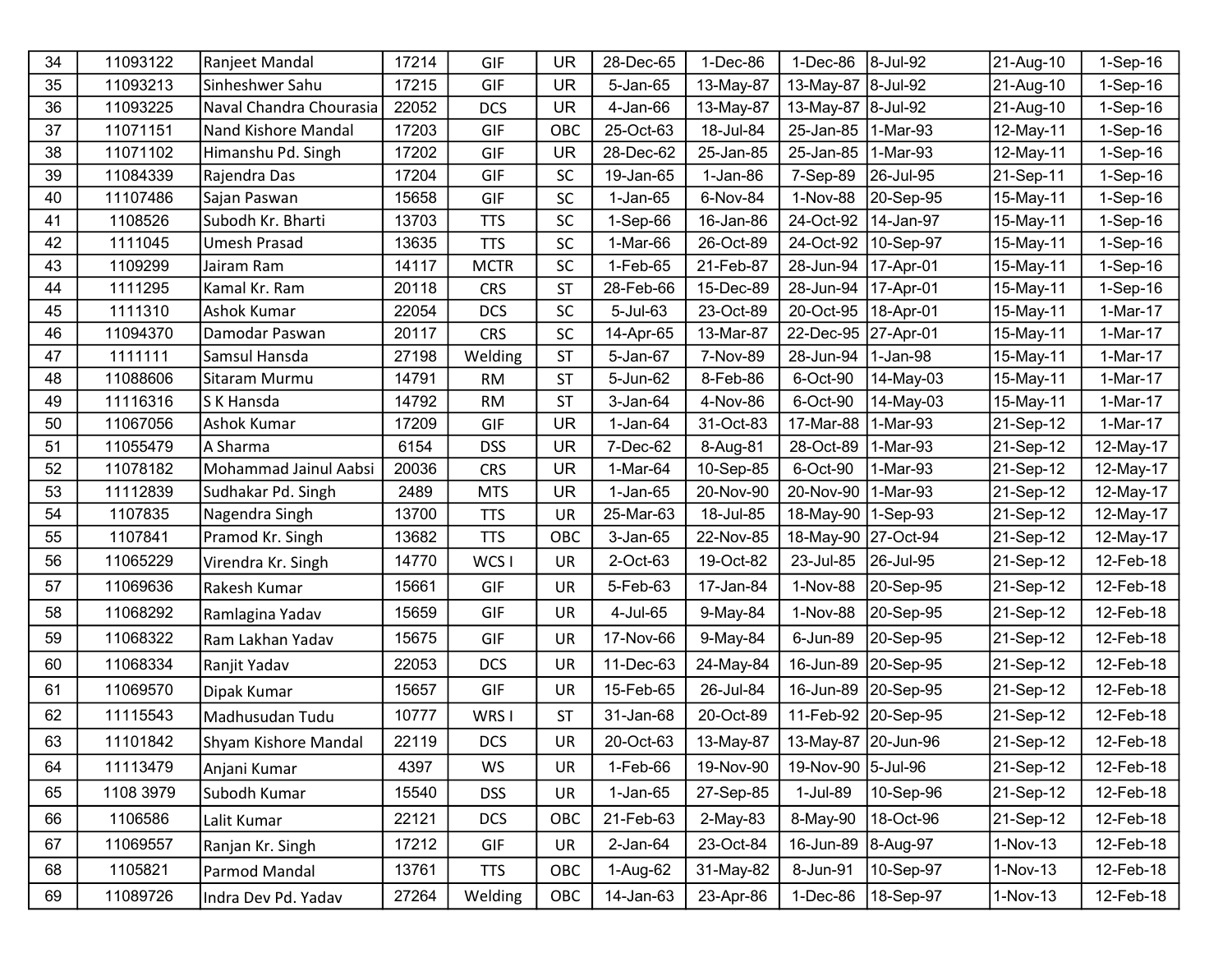| 70  | 11093031 | Prabhakar Suman           | 4227  | <b>WS</b>   | <b>SC</b> | 2-Nov-62   | 30-Dec-86 | 11-Feb-92            | 28-Apr-01 | $1-Nov-13$ | 12-Feb-18  |
|-----|----------|---------------------------|-------|-------------|-----------|------------|-----------|----------------------|-----------|------------|------------|
| 71  | 11094308 | Shashank Kr. Sahni        | 16371 | WRS-IV      | <b>SC</b> | 15-Dec-64  | 25-Feb-87 | 11-Feb-92            | 24-Nov-01 | $1-Nov-13$ | 12-Feb-18  |
| 72  | 11094229 | Shankar Paswan            | 407   | WRS I       | <b>SC</b> | 1-Jan-65   | 25-Feb-87 | 11-Feb-92 24-Nov-01  |           | $1-Nov-13$ | 12-Feb-18  |
| 73  | 11094394 | Suresh Rajak              | 15606 | GIF         | <b>SC</b> | 1-Aug-64   | 13-Mar-87 | 19-Dec-92 24-Nov-01  |           | $1-Nov-13$ | 12-Feb-18  |
| 74  | 11108848 | <b>Bhola Prasad</b>       | 4224  | WS          | <b>SC</b> | 2-Mar-62   | 8-Sep-89  | 19-Dec-92            | 24-Nov-01 | $1-Nov-13$ | 12-Feb-18  |
| 75  | 11113730 | Devendra Kumar            | 838   | WRS I       | <b>SC</b> | 12-Feb-67  | 7-Sep-89  | 30-Mar-92            | 1-Dec-01  | 1-Nov-13   | 12-Feb-18  |
| 76  | 1108575  | Yogendra Paswan           | 19732 | <b>DSS</b>  | <b>SC</b> | 24-Jan-63  | 12-Sep-85 | 27-Jan-93            | 1-Dec-01  | $1-Nov-13$ | 12-Feb-18  |
| 77  | 1110874  | Tabiz Soren               | 10214 | <b>BWF</b>  | <b>ST</b> | 6-Jan-69   | 1-Nov-89  | 20-Dec-94            | 28-Feb-04 | 25-Jan-15  | 12-Feb-18  |
| 78  | 11065163 | Hriday Pd. Tanti          | 9327  | <b>BFS</b>  | OBC       | 30-Jul-64  | 14-Jun-83 | 10-Feb-87            | 21-Nov-98 | 30-Oct-15  | 20-Apr-18  |
| 79  | 11078121 | <b>Dilip Kumar</b>        | 16354 | <b>BWF</b>  | <b>UR</b> | 3-Apr-63   | 24-Nov-84 | 1-Nov-85             | 10-May-99 | 30-Oct-15  | 20-Apr-18  |
| 80  | 11095040 | Virendra Kr. Pandey       | 20316 | <b>CRS</b>  | <b>UR</b> | 14-Oct-64  | 17-Sep-86 | 30-Dec-97            | 31-May-00 | 30-Oct-15  | 20-Apr-18  |
| 81  | 11098272 | Raj Kishore Yadav         | 9624  | WCS II      | UR        | 1-Feb-65   | 1-Dec-86  | $1-Dec-86$           | 14-May-03 | 30-Oct-15  | 24-Jun-18  |
| 82  | 11065217 | Kumar Sudhakar            | 27246 | Welding     | OBC       | $1-Jan-63$ | 1-Jul-83  | 10-Feb-87            | 14-May-03 | 30-Oct-15  | 11-Dec-18  |
| 83  | 1106519  | Ravindra Sah              | 27263 | Welding     | OBC       | 4-May-63   | 1-Jul-83  | 10-Feb-87            | 14-May-03 | 30-Oct-15  | 11-Dec-18  |
| 84  | 11102380 | Pramod Kr. Mandal         | 23366 | Welding     | OBC       | 1-Nov-63   | 13-May-87 | 13-May-87            | 14-May-03 | 30-Oct-15  | 11-Dec-18  |
| 85  | 11102378 | Sanjeev Kr. Ranjan        | 9805  | Welding     | OBC       | 1-Oct-64   | 13-May-87 | 13-May-87            | 14-May-03 | 30-Oct-15  | 11-Dec-18  |
| 86  | 11069739 | Pushpati Das              | 9338  | WCS II      | OBC       | 21-Jan-63  | 24-Nov-84 | 31-Aug-88            | 14-May-03 | 30-Oct-15  | 11-Dec-18  |
| 87  | 11069740 | Surendra Singh            | 9339  | WCS II      | UR        | 1-Feb-64   | 24-Nov-84 | 31-Aug-88            | 14-May-03 | 30-Oct-15  | 11-Dec-18  |
| 88  | 11058869 | Shankar Mandal            | 9214  | WCS II      | <b>UR</b> | 1-Mar-63   | 11-Sep-81 | 25-May-89            | 14-May-03 | 30-Oct-15  | 11-Dec-18  |
| 89  | 11076392 | Om Prakash Ram            | 14185 | <b>MCTR</b> | OBC       | 22-Jan-65  | 21-Nov-85 | 17-Jun-89            | 14-May-03 | 30-Oct-15  | 11-Dec-18  |
| 90  | 1105826  | Ashok Kumar               | 22122 | <b>DCS</b>  | OBC       | 5-Mar-63   | 31-May-82 | 14-Jun-90            | 14-May-03 | 30-Oct-15  | 11-Dec-18  |
| 91  | 11076021 | Vijay Kr. Rajak           | 4153  | <b>WS</b>   | <b>SC</b> | 12-Jun-65  | 23-Nov-84 | 6-Jul-92             | 14-May-03 | 30-Oct-15  | 11-Dec-18  |
| 92  | 11108850 | Jai Kishan Paswan         | 19763 | Welding     | <b>SC</b> | 1-Jan-69   | 6-Sep-89  | 19-Dec-92            | 14-May-03 | 30-Oct-15  | $2-Jan-19$ |
| 93  | 11108915 | Uma Shanker Prasad        | 23070 | <b>CBS</b>  | <b>SC</b> | $1-Jan-66$ | 8-Sep-89  | 19-Dec-92            | 14-May-03 | 30-Oct-15  | $2-Jan-19$ |
| 94  | 11108861 | Dineshwar Paswan          | 19977 | Welding     | <b>SC</b> | 15-Oct-65  | 8-Sep-89  | 19-Dec-92            | 14-May-03 | 30-Oct-15  | $2-Jan-19$ |
| 95  | 1110887  | Jagbir Rai                | 10761 | WRS III     | <b>SC</b> | 28-Aug-69  | 8-Sep-89  | 19-Dec-92            | 20-Sep-03 | 30-Oct-15  | $2-Jan-19$ |
| 96  | 11076367 | Madan Mohan Padik         | 14183 | <b>MCTR</b> | OBC       | 1-Mar-63   | 18-Jul-85 | 18-Jul-88            | 17-Jun-89 | 30-Oct-15  | $2-Jan-19$ |
| 97  | 11087250 | Manoj Kr. Singh           | 922   | WRS I       | UR        | 5-Mar-62   | 25-Oct-85 | 28-Apr-89 6-Oct-90   |           | 30-Oct-15  | 4-Feb-19   |
| 98  | 1107777  | Sunil Kr. Patel           | 15814 | GIF         | UR        | 29-Dec-62  | 27-Jun-85 | 28-Apr-89 6-Oct-90   |           | 30-Oct-15  | 4-Feb-19   |
| 99  | 1108739  | Chandra Shekhar Yadav     | 23237 | WRS II      | UR        | 30-Mar-64  | 29-Aug-85 | 28-Apr-89 6-Oct-90   |           | 30-Oct-15  | 4-Feb-19   |
| 100 | 1111531  | Vijay Kumar               | 20152 | <b>CRS</b>  | <b>SC</b> | 31-Dec-65  | 8-Sep-89  | 19-Dec-92   1-Jun-12 |           | 30-Oct-15  | 4-Feb-19   |
| 101 | 1110881  | <b>Sachidanand Prasad</b> | 19764 | Welding     | <b>SC</b> | 22-Nov-65  | 8-Sep-89  | 28-Jun-91            | 19-Dec-92 | 30-Oct-15  | 12-Mar-19  |
| 102 | 1110879  | Ajay Kumar                | 27329 | Welding     | <b>SC</b> | 30-Dec-70  | 23-Oct-89 | 28-Jun-91            | 19-Dec-92 | 30-Oct-15  | 12-Mar-19  |
| 103 | 1111398  | Raj Kr. Lal               | 26209 | <b>TMS</b>  | SC        | 23-Oct-67  | 6-Sep-89  | 3-Jan-91             | 22-Dec-95 | 30-Oct-15  | 12-Mar-19  |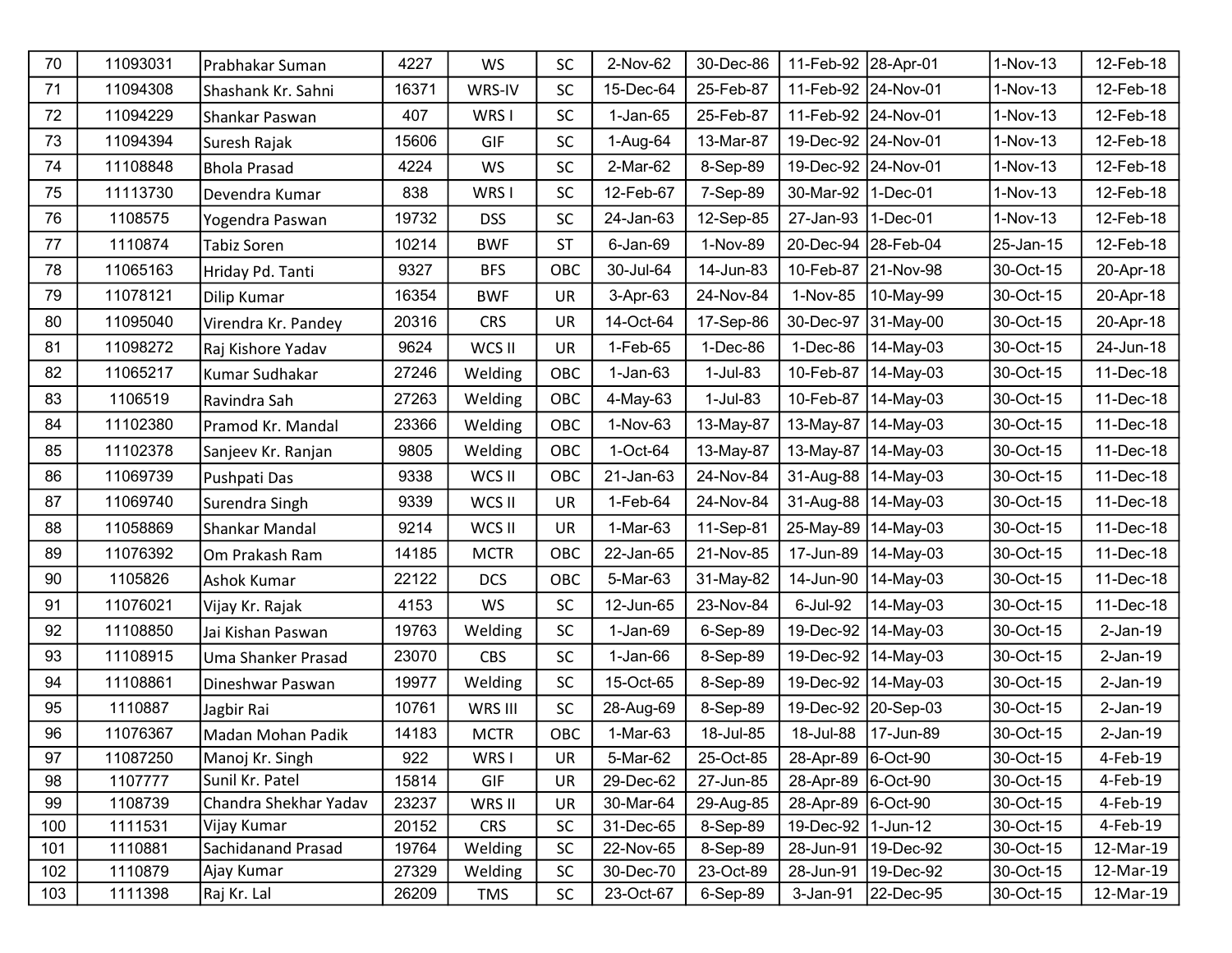| 104 | 11113091    | Santosh Kumar          | 27284 | Welding     | <b>SC</b> | 16-Dec-67      | 23-Oct-89 | 22-Jul-95             | 20-Jun-96             | 30-Oct-15   | 30-Nov-19  |
|-----|-------------|------------------------|-------|-------------|-----------|----------------|-----------|-----------------------|-----------------------|-------------|------------|
| 105 | 1111544     | Kamran Ansari          | 2259  | <b>MTS</b>  | <b>UR</b> | $2$ -Jan- $67$ | 4-Dec-90  | $4-Dec-90$            | 1-Sep-11              | 30-Oct-15   | 30-Nov-19  |
| 106 | 1111531     | Gautam Kumar           | 4517  | <b>WS</b>   | UR        | 10-May-66      | 5-Dec-90  |                       | 5-Dec-90 1-Sep-11     | 30-Oct-15   | 30-Nov-19  |
| 107 | 11115336    | Sunil Kr. Singh        | 23340 | <b>CBS</b>  | UR        | 2-Feb-68       | 5-Dec-90  | 5-Dec-90              | $1-Sep-11$            | 30-Oct-15   | 30-Nov-19  |
| 108 | 1106987     | Ayyub Khan             | 9329  | WRS II      | UR        | 15-Jan-65      | 18-Dec-84 | 14-Mar-87             | 16-Jan-91             | 30-Oct-15   | 30-Nov-19  |
| 109 | 1108426     | Shyam Kr. Yadav        | 9345  | WCS II      | OBC       | 26-Jun-62      | 14-Jun-85 | 28-Sep-88   16-Jan-91 |                       | 30-Oct-15   | 30-Nov-19  |
| 110 | 1108423     | Naveen Kr. Rai         | 4516  | <b>WS</b>   | UR        | 5-Jan-63       | 14-Jun-85 | 28-Sep-88   16-Jan-91 |                       | 30-Oct-15   | $1-Jan-20$ |
| 111 | 1108430     | Manoj Kr. Yadav        | 11520 | WRS III     | OBC       | 20-Aug-63      | 3-Aug-85  | 28-Sep-88   16-Jan-91 |                       | 30-Oct-15   | $1-Jan-20$ |
| 112 | 1108975     | Nandan Yadav           | 4519  | WS          | OBC       | 30-Nov-63      | 17-Jan-86 | 28-Sep-88   16-Jan-91 |                       | 30-Oct-15   | $1-Jan-20$ |
| 113 | 1110259     | Uday Kant Mishra       | 1421  | <b>MCTR</b> | UR        | $1-Jan-65$     | 7-Jan-87  | 7-Jan-87              | 27-Mar-91             | 30-Oct-15   | $1-Jan-20$ |
| 114 | 1110430     | Ravindra Kr. Chourasia | 14221 | <b>MCTR</b> | OBC       | 5-Jul-65       | 21-Apr-87 | 21-Apr-87             | 27-Mar-91             | 30-Oct-15   | $1-Jan-20$ |
| 115 | 1109492     | Manoj Kumar            | 27248 | Welding     | OBC       | 8-Feb-65       | 7-Nov-86  | 18-May-90 8-Jun-91    |                       | 30-Oct-15   | 4-Feb-20   |
| 116 | 11094047    | Sudhir Pd. Gupta       | 9314  | <b>TTS</b>  | OBC       | 1-Jun-64       | 10-Mar-87 | 27-Jul-90             | 8-Jun-91              | 30-Oct-15   | 4-Feb-20   |
| 117 | 11118090    | Gopal Kumar            | 26205 | <b>TMS</b>  | <b>SC</b> | 26-Apr-69      | 30-Jan-93 | 11-Feb-99             | 1-Sep-11              | 30-Oct-15   | 4-Feb-20   |
| 118 | 110648981   | Sashi Bhusan Prasad    | 4135  | WS          | UR        | 5-Mar-64       | 2-Apr-83  | 6-Feb-92              | 1-Jun-12              | 30-Oct-15   | 4-Feb-20   |
| 119 | 50211093020 | <b>PRAN KUMAR</b>      | 15803 | WS          | UR        | 15-Jan-64      | 7-Jan-87  | 28-Jun-91             | 11-Feb-92             | 30-Oct-15   | 7-Mar-20   |
| 120 | 11093067    | Mahesh Kr. Rai         | 10803 | WRS-III     | UR        | $1-Jan-63$     | 13-Jan-87 | 11-Feb-92 1-Jun-12    |                       | 30-Oct-15   | 7-Mar-20   |
| 121 | 11093055    | Ashok Kr. Jha          | 26131 | <b>TMS</b>  | <b>UR</b> | 5-Mar-63       | 13-Jan-87 | 28-Jun-92             | 11-Feb-92             | 30-Oct-15   | 7-Mar-20   |
| 122 | 11093018    | <b>Ramesh Singh</b>    | 26189 | <b>TMS</b>  | UR        | 3-Jun-63       | 13-Jan-87 | 28-Jun-91             | 11-Feb-92             | 30-Oct-15   | 7-Mar-20   |
| 123 | 11097632    | Dipendra Kumar         | 15805 | GIF         | UR        | 5-Oct-62       | 4-Mar-87  | 28-Jun-91             | 11-Feb-92             | 30-Oct-15   | 7-Mar-20   |
| 124 | 11094321    | <b>Gopal Pandit</b>    | 4527  | WS          | UR        | 10-Nov-63      | 13-Mar-87 | 28-Jun-91             | 11-Feb-92             | 30-Oct-15   | 7-Mar-20   |
| 125 | 1111656     | Om Prakash Paswan      | 13772 | <b>BFS</b>  | <b>SC</b> | 01.03.63       | 08.09.89  | 01.08.13              | 01.08.13              | 01.09.16    | 19-Jun-20  |
| 126 | 11094345    | Ramji Singh            | 2430  | <b>MTS</b>  | UR        | $2$ -Jan- $64$ | 13-Mar-87 | 28-Jun-91             | 11-Feb-92             | 30-Oct-15   | 29.12.20   |
| 127 | 1109448     | Shiv Pd. Singh         | 15807 | GIF         | UR        | 1-Feb-64       | 13-Mar-87 | 28-Jun-91             | 11-Feb-92             | 30-Oct-15   | 29.12.20   |
| 128 | 1109707     | Rajendra Kr. Thakur    | 13633 | <b>TTS</b>  | OBC       | $1-Jan-69$     | 11-Jul-87 | 16-Jul-91             | 17-Mar-92             | 30-Oct-15   | 29.12.20   |
| 129 | 1106480     | Prem Prakash           | 4155  | WS          | UR        | 12-Jan-64      | 23-May-83 | 22-Mar-86             | 3-Sep-92              | 30-Oct-15   | 29.12.20   |
| 130 | 50211093043 | Rajendra Prasad        | 4124  | <b>WS</b>   | OBC       | 20-Mar-68      | 19-Jun-87 | 24-Oct-92             | 1-Jun-12              | 30-Oct-15   | 29.12.20   |
| 131 | 11108423    | Anil Kr. Rai           | 2263  | <b>MTS</b>  | UR        | $2$ -Jan- $66$ | 30-Jun-89 | 17-Mar-92 24-Oct-92   |                       | 30-Oct-15   | 29.12.20   |
| 132 | 11094461    | Ashotosh Kumar         | 16363 | WRS IV      | <b>UR</b> | 4-Dec-64       | 13-Mar-87 |                       | 28-Jun-91 19-Dec-92   | 30-Oct-15   | 29.12.20   |
| 133 | 1110880     | Krishna Kumar          | 5     | WS          | UR        | 15-Dec-62      | 4-Oct-89  | 28-Jun-91             | 19-Dec-92             | 30-Oct-15   | 18.01.21   |
| 134 | 11101209    | Vijay Kr. Singh        | 8332  | TPT(RAIL)   | UR        | 5-Jan-64       | 6-Feb-87  |                       | 28-Jun-91   19-Dec-92 | 30-Oct-15   | 18.01.21   |
| 135 | 11113420    | Suresh Paswan          | 11669 | WRS III     | <b>SC</b> | 9-Nov-63       | 27-Feb-91 | $1-Oct-10$            | $1-Auq-13$            | $1$ -Sep-16 | 18.01.21   |
| 136 | 11108770    | Tanki Devi             | 15479 | <b>GIF</b>  | UR        | 25-Jun-65      | 2-Jun-88  |                       | 28-Jun-91   19-Dec-92 | 30-Oct-15   | 10.02.21   |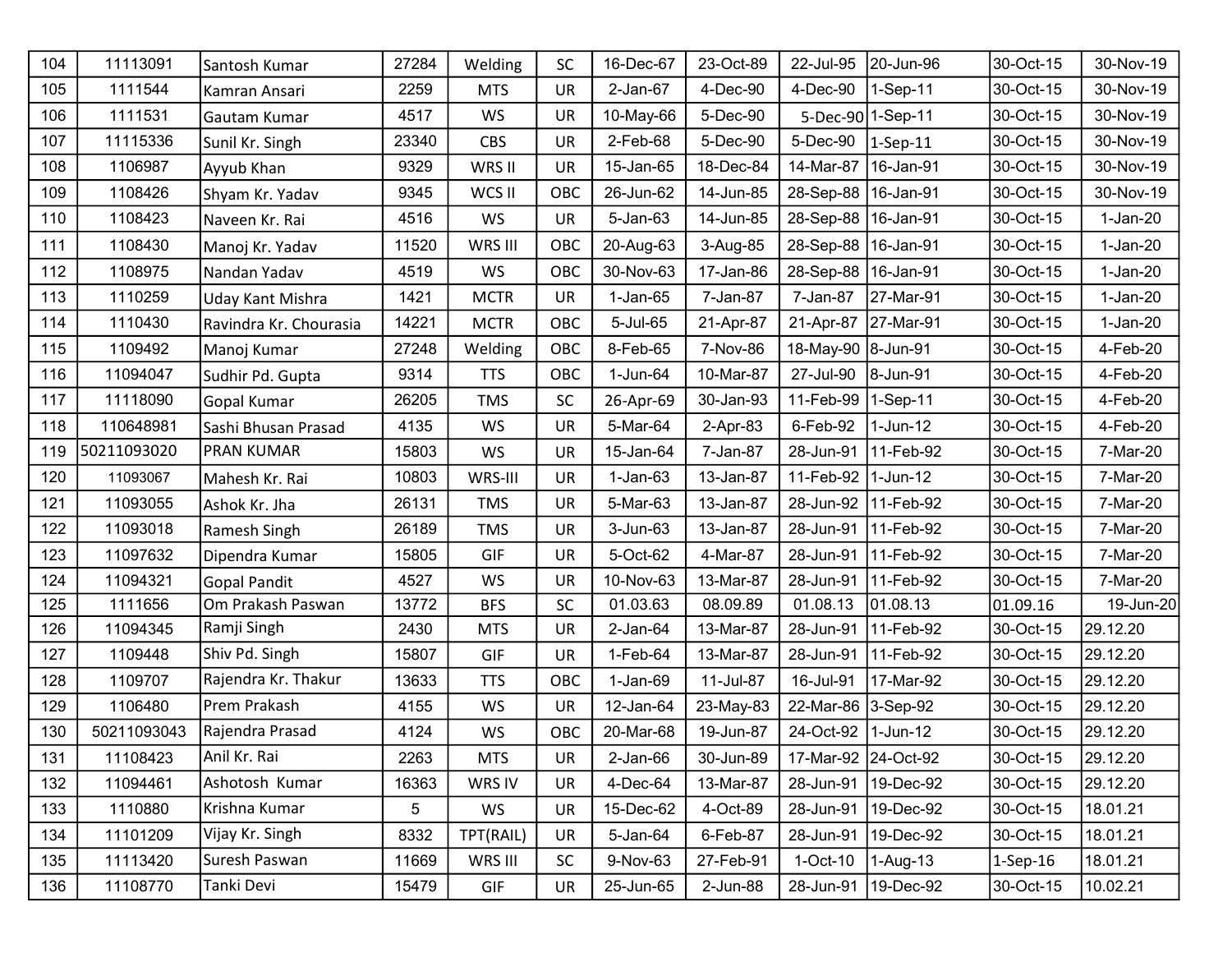| 137 | 11094692 | Firoz Khan             | 4234  | WS         | UR        | 30-Nov-63    | 21-Feb-87 | 10-Sep-92   27-Jan-93 |                   | 30-Oct-15  | 10.02.21           |
|-----|----------|------------------------|-------|------------|-----------|--------------|-----------|-----------------------|-------------------|------------|--------------------|
| 138 | 11066519 | Babu Ram Sah           | 23336 | WRS II     | OBC       | 1-Jan-65     | 3-Nov-84  | 20-Apr-91             | 19-Mar-94         | 30-Oct-15  | 10.02.21           |
| 139 | 11093262 | Upendra Narayan Choudh | 2505  | <b>MTS</b> | UR        | 5-Feb-63     | 10-May-86 | 20-Apr-91             | 19-Mar-94         | 30-Oct-15  | 10.02.21           |
| 140 | 11093274 | Virendra Kr. Singh     | 4542  | <b>WS</b>  | OBC       | 12-Aug-63    | 10-May-86 | 20-Apr-91             | 19-Mar-94         | 30-Oct-15  | 10.02.21           |
| 141 | 11093316 | Afroz Alam             | 9347  | WCS II     | <b>UR</b> | 2-Mar-65     | 7-Nov-86  | 20-Apr-91             | 19-Mar-94         | 30-Oct-15  | 10.02.21           |
| 142 | 11093341 | Sunil Kumar            | 23337 | WRS II     | <b>UR</b> | 20-Jan-65    | 13-Nov-86 | 20-Apr-91             | 19-Mar-94         | 30-Oct-15  | 01.03.21           |
| 143 | 11081480 | Yogesh Kumar           | 4545  | WS         | OBC       | 31-Dec-63    | 3-Aug-85  | 20-Apr-91             | 19-Mar-94         | 30-Oct-15  | 01.03.21           |
| 144 | 11084571 | Akhileshwar Singh      | 9348  | WCS II     | UR        | $1-May-62$   | 20-Feb-82 | 20-Apr-91             | 12-Apr-94         | 30-Oct-15  | 10.04.21           |
| 145 | 11076008 | Md Saud Alam           | 4213  | WS         | UR        | 12-Apr-65    | 6-Nov-84  | 22-Mar-86 7-Nov-94    |                   | 30-Oct-15  | 10.04.21           |
| 146 | 1110661  | Chinta Mani            | 23095 | WRS II     | <b>UR</b> | 10-Jun-70    | 16-May-89 | 26-Jul-95             | 1-Aug-13          | $1-Sep-16$ | 10.04.21           |
| 147 | 1111232  | Parvin Shanker Singh   | 23087 | WRS II     | UR        | 20-Sep-69    | 20-Mar-90 | 26-Jul-95             | 1-Aug-13          | $1-Sep-16$ | 10.04.21           |
| 148 | 11072726 | Sunil Kr. Tanti        | 2463  | <b>MTS</b> | OBC       | 22-Jan-64    | 23-Nov-84 | 1-Dec-95              | 1-Aug-13          | $1-Sep-16$ | 10.04.21           |
| 149 | 1109278  | Avinash Kr. Singh      | 9867  | WRS II     | UR        | 5-Jan-63     | 7-Jan-87  | 22-Jul-97             | 1-Aug-13          | $1-Sep-16$ | 10.04.21           |
| 150 | 11110624 | <b>Sudeen Paswan</b>   | 3090  | <b>CMT</b> | <b>SC</b> | 8-Apr-64     | 23-Oct-89 | $1-Oct-10$            | 1-Aug-13          | $1-Sep-16$ | 10.04.21           |
| 151 | 11115774 | Anil Ram               | 1444  | WRS I      | <b>SC</b> | 9-Oct-68     | 27-Feb-91 | 1-Oct-10              | 1-Aug-13          | $1-Sep-16$ | 21.05.21           |
| 152 | 11083920 | Jagat Narayan Marandi  | 4325  | WS         | <b>ST</b> | $3 - Jan-63$ | 24-Aug-85 | 18-Apr-14             | $1$ -Jun-16       | 13-Dec-18  | 24.09.21           |
| 153 | 11109658 | Chuchun Das            | 15629 | GIF        | <b>SC</b> | 15-Jun-67    | 27-Feb-91 | $1-Oct-10$            | 1-Aug-13          | $1-Sep-16$ | 29.12.21           |
| 154 | 11123461 | Vijay Kumar            | 2429  | <b>MTS</b> | <b>SC</b> | 1-Jul-73     | 15-Nov-96 | 1-Oct-10              | 1-Aug-13          | $1-Sep-16$ | 29.12.21           |
| 155 | 1111774  | Bimal Kr. Mishra       | 16420 | WRS IV     | <b>UR</b> | 7-Jan-65     | 2-Sep-92  | 22-Jul-97             | 3-Oct-15          | 20-Oct-17  | 29.12.21           |
| 156 | 11082859 | Paritosh Chakraborty   | 23329 | WRS II     | UR        | 2-Jun-63     | 2-Aug-85  | $1-Jan-98$            | 3-Oct-15          | 20-Oct-17  | 29.12.21           |
| 157 | 1110816  | Dhanna Devi            | 22059 | <b>DCS</b> | OBC       | 7-Dec-64     | 10-Jan-90 | 12-Sep-98 3-Oct-15    |                   | 20-Oct-17  | 29.12.21           |
| 158 | 1111370  | Mahendra Kumar         | 27202 | Welding    | UR        | 20-May-64    | 15-Feb-90 | 22-Oct-98 3-Oct-15    |                   | 20-Oct-17  | 29.12.21           |
| 159 | 1109829  | Vinod Prasad           | 21010 | IM         | UR        | 6-Jan-67     | 20-Aug-87 | 11-Feb-99 3-Oct-15    |                   | 20-Oct-17  | 29.12.21           |
| 160 | 11100199 | Dilip Kumar            | 22208 | <b>DCS</b> | OBC       | 5-Jul-64     | 15-Jun-87 | 19-May-99 3-Oct-15    |                   | 20-Oct-17  | 29.12.21           |
| 161 | 11128355 | Ravi Shanker Prasad    | 27321 | Welding    | <b>UR</b> | 1-Mar-77     | 9-Mar-00  |                       | 3-Oct-15 3-Oct-15 | 20-Oct-17  | 29.12.21           |
| 162 | 11098387 | Ravindra Kr. Singh     | 27328 | Welding    | UR        | 4-Sep-63     | 27-Jan-87 | 2-Dec-01 3-Oct-15     |                   | 20-Oct-17  | 29.12.21           |
| 163 | 11059540 | Krishn Arvind Kumar    | 4218  | WS         | <b>SC</b> | $1-Jan-63$   | 24-Nov-81 | 28-Feb-04 3-Oct-15    |                   | 20-Oct-17  | 29.12.21           |
| 164 | 11096056 | Jawahar Tanti          | 4220  | WS         | UR        | 12-Aug-65    | 4-Jan-86  | 28-Feb-04 3-Oct-15    |                   | 20-Oct-17  | 01.01.22           |
| 165 | 1115907  | Abhishek Kumar         | 4185  | WS         | UR        | 3-Sep-85     | 20-Feb-13 | 20-Feb-13 3-Oct-15    |                   | 20-Oct-17  | 01.01.22           |
| 166 | 11100060 | Pradeep Kr. Dev        | 13764 | <b>BFS</b> | UR        | 27-Sep-62    | 20-Feb-13 | 18-Apr-14   1-Jun-16  |                   | 13-Dec-18  | 01.01.22           |
| 167 | 1121555  | Aashish Kumar          | 4485  | WS         | UR        | $1-Jan-68$   | 20-Mar-96 | 18-Apr-14 1-Jun-16    |                   | 13-Dec-18  | 01.01.22           |
| 168 | 6125281  | Sanjay Kumar           | 13765 | <b>BFS</b> | <b>UR</b> | 5-Mar-69     | 5-Jan-98  | 18-Apr-14   1-Jun-16  |                   | 13-Dec-18  | 01.01.22           |
| 169 | 11120332 | Krishn Dev Sah         | 4323  | WS         | UR        | 1-Dec-66     | 29-Mar-95 | 18-Apr-14   1-Jun-16  |                   | 13-Dec-18  | 01.01.22           |
| 170 | 11120083 | Indu Devi              | 4304  | WS         | UR        | 10-May-67    | 17-Aug-94 | 18-Apr-14   1-Jun-16  |                   | 13-Dec-18  | 01.01.22           |
| 171 | 11120903 | Lal Muni Devi          | 4305  | ws         | UR        | 12-Aug-65    | 6-Mar-95  | 18-Apr-14   1-Jun-16  |                   | 13-Dec-18  | $ 01.02.22\rangle$ |
| 172 | 11121579 | Rajesh Kr. Mandal      | 16008 | GIF        | UR        | 20-Aug-75    | 25-Mar-96 | 18-Apr-14   1-Jun-16  |                   | 13-Dec-18  | $ 01.02.22\rangle$ |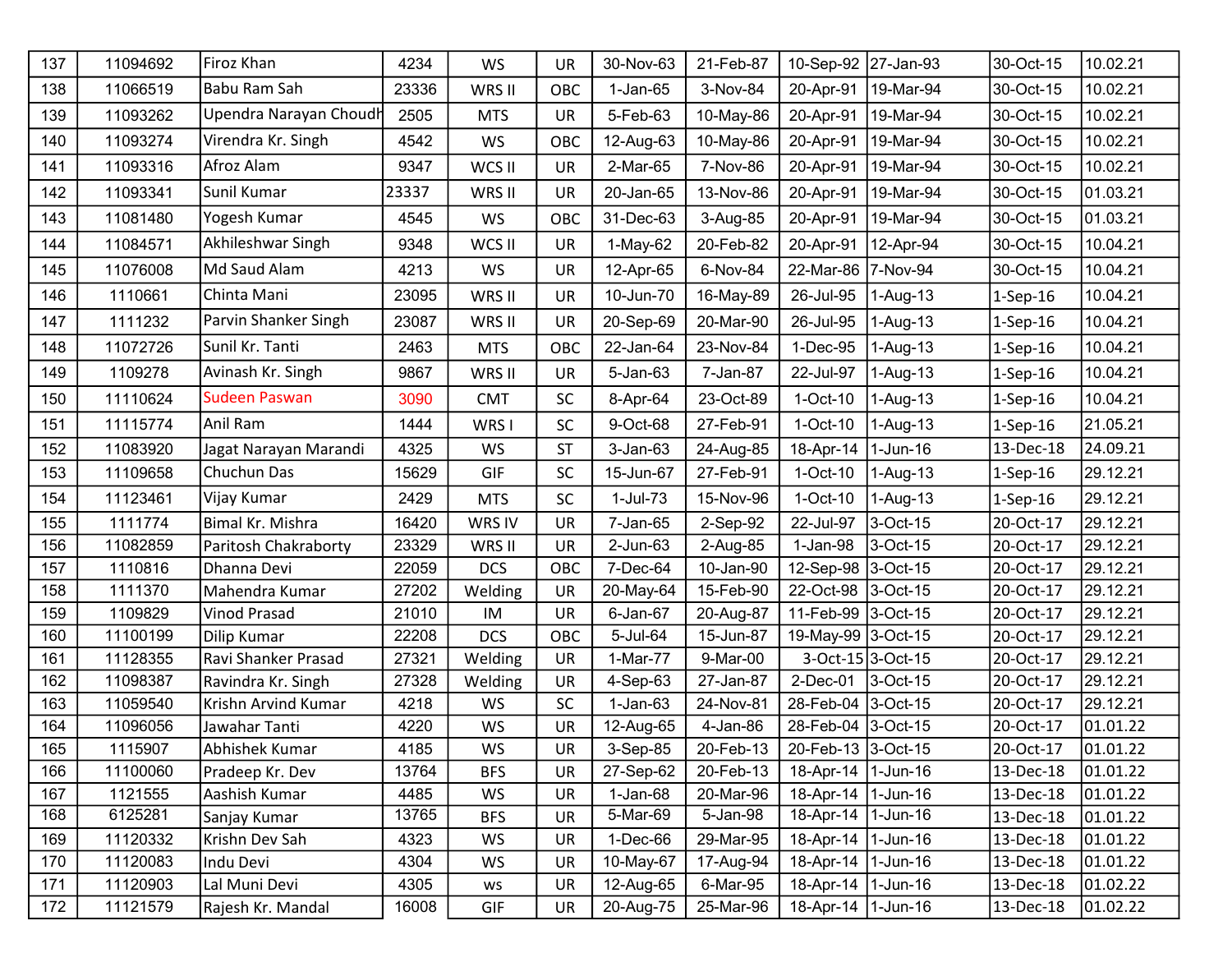| 173 | 1112568  | Annu Kr. Raut     | 4484  | WS         | <b>SC</b> | 12-Jul-76 | 13-Jan-97  | 18-Apr-14            | $1-$ Jun-16   | 13-Dec-18 | 01.02.22 |
|-----|----------|-------------------|-------|------------|-----------|-----------|------------|----------------------|---------------|-----------|----------|
| 174 | 11123102 | Urmila Sah        | 4472  | WS         | UR        | 1-Jan-63  | 14-Dec-96  | 18-Apr-14            | 1-Jun-16      | 13-Dec-18 | 01.02.22 |
| 175 | 11124969 | Vishun Dev Mandal | 4486  | WS         | UR        | 29-Nov-74 | 19-Mar-97  | 18-Apr-14            | 11-Jun-16     | 13-Dec-18 | 01.02.22 |
| 176 | 11124465 | Sulochna Kumari   | 4473  | WS.        | UR        | 2-Aug-72  | 3-Jan-97   | 18-Apr-14            | 1-Jun-16      | 13-Dec-18 | 01.02.22 |
| 177 | 11125962 | Sanjay Kr. Gupta  | 2417  | <b>MTS</b> | UR        | 14-Dec-64 | I-Aug-98   | 18-Apr-14            | 1-Jun-16      | 13-Dec-18 | 01.02.22 |
| 178 | 11143496 | Pappu Kumar       | 15510 | <b>GIF</b> | UR        | 14-Jan-84 | 15-Sep-05  | 18-Apr-14            | 1-Jun-16      | 13-Dec-18 | 01.02.22 |
| 179 | 205017   | Rajiv Kr. Yadvesh | 4195  | WS         | UR        | 1-Feb-82  | 9-Feb-06   | 18-Apr-14            | $1-$ Jun-16   | 13-Dec-18 | 01.02.22 |
| 180 | 11145031 | Krishendu Gosh    | 12152 | <b>BST</b> | UR        | 1-Jan-89  | 3-Dec-08   | 18-Apr-14 1-Jun-16   |               | 13-Dec-18 | 01.02.22 |
| 181 | 11143848 | Dipak Kumar       | 5580  | <b>BFS</b> | UR        | 5-Feb-90  | 22-May-08  | 18-Apr-14 1-Jun-16   |               | 13-Dec-18 | 01.03.22 |
| 182 | 11144622 | Lallan Kr. Singh  | 13768 | WCS-I      | UR        | 10-Jun-73 | 4-Oct-08   | 18-Apr-14            | $ 1 -$ Jun-16 | 13-Dec-18 | 01.03.22 |
| 183 | 11126310 | Manoj Kumar       | 6181  | <b>BSS</b> | UR        | 2-Feb-67  | $1-Sep-98$ | 18-Apr-14   1-Jun-16 |               | 13-Dec-18 | 01.03.22 |
| 184 | 11145780 | Nishakar Kumar    | 2425  | <b>MTS</b> | <b>SC</b> | 1-Mar-80  | 3-Dec-08   | 18-Apr-14            | 11-Jun-16     | 13-Dec-18 | 01.03.22 |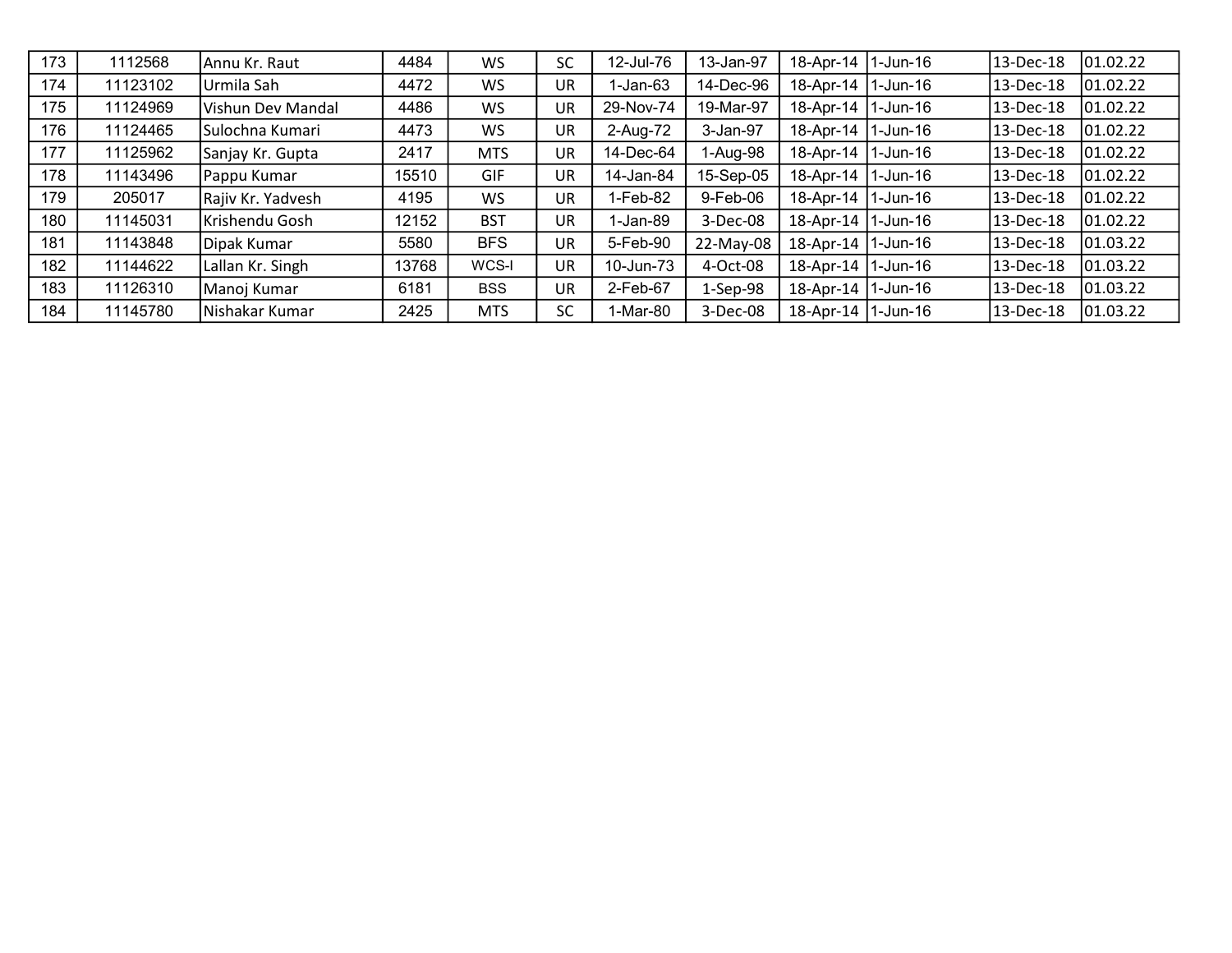|                | <b>Seniority list of Tech. I Machinist</b> |                        |       |            | Level-5   |           |              |                      | <b>Sanction -204</b> |                   |          |
|----------------|--------------------------------------------|------------------------|-------|------------|-----------|-----------|--------------|----------------------|----------------------|-------------------|----------|
| SI.No          | <b>EMPNO</b>                               | <b>Employee Name</b>   | T.No  | Shop       | Shop      | D.O.B     | D.O.J        | Date of<br>Tech III  | Date of Tech II      | Date of<br>Tech I |          |
|                | 11097267                                   | S Hansda               | 17216 | GIF        | <b>ST</b> | 15-Mar-65 | 13-Jul-87    |                      | 11-Feb-92 20-Sep-95  | 21-Sep-12         | D-A-Case |
| $\overline{2}$ | 11146667                                   | Bharat Pd. Gupta       | 4319  | WS         | <b>UR</b> | 8-Jan-81  | 3-Dec-08     | $18$ -Apr-14         | $1$ -Jun-16          | 13-Dec-18         |          |
| 3              | 11146680                                   | Raja Ram               | 2423  | <b>MTS</b> | UR        | 5-Jan-83  | 3-Dec-08     | $18$ -Apr-14         | $1$ -Jun-16          | 13-Dec-18         |          |
| 4              | 11146692                                   | Umakant Yadav          | 4316  | WS.        | UR        | 8-Sep-86  | 3-Dec-08     | 18-Apr-14            | 1-Jun-16             | 13-Dec-18         |          |
| 5              | 1145766                                    | Dinanath kumar         | 4488  | WS         | UR        | 3-Feb-87  | 3-Dec-08     | $18$ -Apr-14         | $1$ -Jun-16          | 13-Dec-18         |          |
| 6              | 1144634                                    | Saurabh Kumar          | 4490  | <b>WS</b>  | UR        | 31-May-90 | 3-Dec-08     | 18-Apr-14            | $1$ -Jun-16          | 13-Dec-18         |          |
| $\overline{7}$ | 1146620                                    | Niranjan Kr. Patel     | 16021 | GIF        | <b>UR</b> | 11-Feb-88 | 5-Dec-08     | $18$ -Apr-14         | $1$ -Jun-16          | 13-Dec-18         |          |
| 8              | 00138848                                   | Raaj                   | 4337  | WS         | OBC       | 5-Feb-86  | 27-Aug-12    | 5-Nov-15 9-Feb-17    |                      | 30.01.20          |          |
| 9              | 11161218                                   | Santosh Kr. Singh      | 4335  | <b>WS</b>  | UR        | 1-Feb-84  | 3-Apr-15     | 20-Nov-15 9-Dec-17   |                      | 30.01.20          |          |
| 10             | 51200016984                                | Rajnish Kumar          | 4103  | WS         | OBC       | 15-Dec-86 | 19-Jan-10    | 16-Apr-13 8-Jun-15   |                      | 30.01.20          |          |
| 11             | J0153276                                   | Sumit Anand            | 4196  | WS         | UR        | 28-Dec-88 | 3-Apr-15     | 20-Nov-15 9-Dec-17   |                      | 30.01.20          |          |
| 12             | J0153280                                   | Saroj Kumar            | 4197  | <b>WS</b>  | <b>UR</b> | 7-Jul-88  | 3-Apr-15     | 20-Nov-15 9-Dec-17   |                      | 30.01.20          |          |
| 13             | J0153369                                   | Rajiv Kumar            | 2427  | <b>MTS</b> | UR        | 15-Oct-88 | 3-Apr-15     | 20-Nov-15 9-Dec-17   |                      | 30.01.20          |          |
| 14             | J0153229                                   | Avinash Kr. Sinha      | 4258  | <b>WS</b>  | UR        | 15-Aug-90 | 10-Apr-15    | 20-Nov-15 9-Dec-17   |                      | 30.01.20          |          |
| 15             | J0141525                                   | Pritam Kr. Mishra      | 4190  | WS         | UR        | 25-Nov-83 | 19-Dec-12    | 28-Feb-16 5-Apr-18   |                      | 19.06.20          |          |
| 16             | <b>NPS07639</b>                            | Santosh Kumar          | 4192  | <b>WS</b>  | <b>UR</b> | 5-Jan-86  | $11$ -Jun-15 | 6-Feb-16 5-Apr-18    |                      | 19.06.20          |          |
| 17             | <b>NPS07847</b>                            | Niranjan Kr. Gaund     | 4189  | WS         | <b>ST</b> | 30-Dec-87 | 24-Jul-15    | 19-Apr-16            | 1-Jun-18             | 19.06.20          |          |
| 18             | NPS104407                                  | <b>Balmukund Rajak</b> | 4188  | WS         | <b>SC</b> | 12-Jan-82 | 16-Oct-15    | 17-May-16   1-Jun-18 |                      | 19.06.20          |          |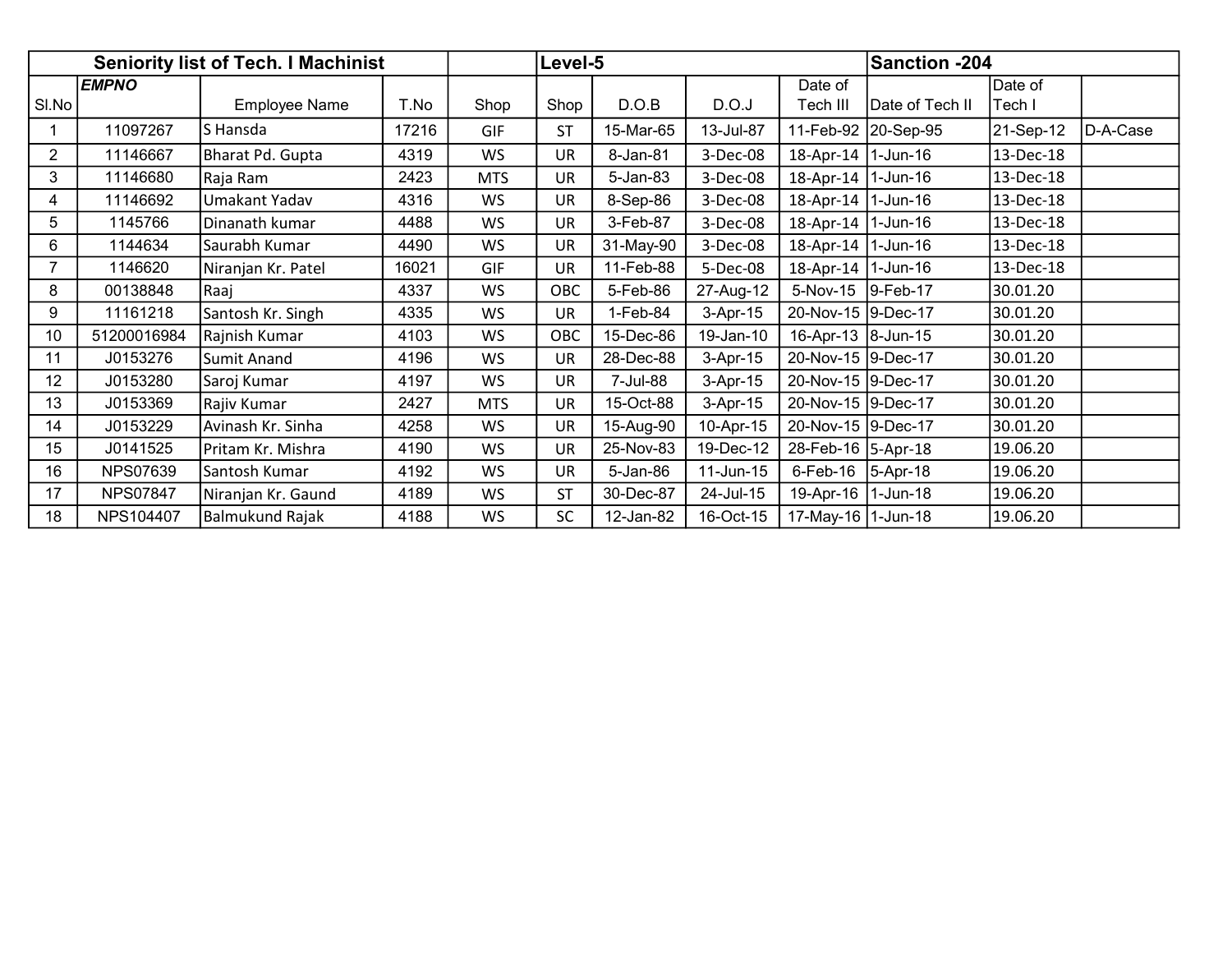|                | Seniority list of Tech. II Machinist<br><b>EMPNO</b> |                        |               | Level-4     |            |             |             |                       | Sanction  35    |  |
|----------------|------------------------------------------------------|------------------------|---------------|-------------|------------|-------------|-------------|-----------------------|-----------------|--|
|                |                                                      |                        |               |             |            |             |             | Date of               |                 |  |
| SI.No          |                                                      | <b>Employee Name</b>   | T.No          | Shop        | Shop       | D.O.B       | D.O.J       | Tech III              | Date of Tech II |  |
| $\mathbf 1$    | 50205299020                                          | L D Das                | 2502          | <b>MTS</b>  | <b>SC</b>  | $1-Jan-74$  | 11-Aug-93   | 18-Apr-14   1-Jun-16  |                 |  |
| $\overline{2}$ | 50215000242                                          | Devasish Kr. Singh     | 20041         | <b>CRS</b>  | <b>UR</b>  | 7-Oct-84    | 11-Oct-14   | 15-Jun-15   06-Mar-20 |                 |  |
| 3              | 5022980051                                           | Pramod Kumar           | 4263          | WS          | <b>UR</b>  | 3-Mar-87    | 17-Feb-16   | 22-Oct-16             | 06-Mar-20       |  |
| 4              | 5022980052                                           | Manoj Kumar            | 4264          | WS          | <b>UR</b>  | 18-Oct-82   | 17-Feb-16   | 22-Oct-16             | 06-Mar-20       |  |
| 5              | J0146262                                             | Rupesh Kumar           | 4186          | WS          | <b>UR</b>  | 5-Nov-92    | 21-Oct-13   | 8-Nov-16              | 06-Mar-20       |  |
| 6              | J0146274                                             | Chandan Kumar          | 4187          | WS          | <b>UR</b>  | 4-Jan-84    | 21-Oct-13   | 8-Nov-16              | 06-Mar-20       |  |
| $\overline{7}$ | J0146286                                             | Nitesh Kumar           | 4265          | <b>WS</b>   | <b>UR</b>  | $1-Jan-86$  | 21-Oct-13   | 8-Nov-16              | 06-Mar-20       |  |
| 8              | 0150563                                              | Aanand Kumar           | 14222         | <b>MCTR</b> | SC         | 5-May-93    | 1-Aug-14    | 12-Aug-17   06-Mar-20 |                 |  |
| 9              | 11147027                                             | Ram Chandra Sahu       | 12491         | <b>BST</b>  | <b>OBC</b> | 5-Apr-78    | $2$ -Jan-07 | 21-Sep-17 06-Mar-20   |                 |  |
| 10             | 50290039786                                          | Deepak Kumar           | 2424          | <b>MTS</b>  | <b>UR</b>  | 15-Aug-87   | 29-Sep-14   | 21-Sep-17 06-Mar-20   |                 |  |
| 11             | 11149280                                             | Ranjit Kumar Chaurasia | 4268          | <b>WS</b>   | OBC        | $2$ -Jan-86 | 15-Jun-10   | 21-Sep-17 06-Mar-20   |                 |  |
| 12             | 11149449                                             | Nilesh Ranjan          | 4269          | WS          | OBC        | 26-Aug-86   | 18-Jun-10   | 21-Sep-17 06-Mar-20   |                 |  |
| 13             | 11150087                                             | Santosh Kumar          | 4271          | WS          | OBC        | 4-Apr-87    | 16-Jun-10   | 21-Sep-17 06-Mar-20   |                 |  |
| 14             | 51200017140                                          | Amit Kumar Gupta       | 4312          | WS          | <b>UR</b>  | 1-Jun-87    | 1-Oct-10    | 21-Sep-17 06-Mar-20   |                 |  |
| 15             | 11130726                                             | Asha Roy               | 2504          | <b>MTS</b>  | <b>UR</b>  | 23-Jul-68   | 17-Apr-03   | 21-Sep-17 06-Mar-20   |                 |  |
| 16             | 11140525                                             | Darm Kr Besra          | 4276          | <b>WS</b>   | <b>ST</b>  | 15-Jan-83   | 9-Jun-04    | 21-Sep-17 06-Mar-20   |                 |  |
| 17             | 11140483                                             | Dinesh Kr Sharma       | 4322          | WS          | <b>OBC</b> | 1-Mar-78    | 16-Apr-04   | 21-Sep-17 06-Mar-20   |                 |  |
| 18             | 11127132                                             | Sikandar Paswan        | 4143          | <b>WS</b>   | <b>SC</b>  | 12-Jan-81   | 26-Jun-99   | 21-Sep-17 06-Mar-20   |                 |  |
| 19             | 11108241                                             | Beena Devi             | 9107          | WCS II      | <b>UR</b>  | 23-Jun-67   | 29-Jan-90   | 21-Sep-17 06-Mar-20   |                 |  |
| 20             | 11140719                                             | Pawan Kr Mandal        | 4326          | WS          | <b>UR</b>  | 1-Mar-86    | 26-Aug-04   | 21-Sep-17 06-Mar-20   |                 |  |
| 21             | 11140847                                             | Ranjeet Kr Das         | Medical       | WS          | <b>SC</b>  | 10-Oct-76   | 12-Feb-05   | 21-Sep-17 06-Mar-20   |                 |  |
| 22             | 11140963                                             | Ranjeet Kumar Saw      | 4277          | WS          | OBC        | 2-Feb-79    | 9-Apr-05    | 21-Sep-17 06-Mar-20   |                 |  |
| 23             | 11141566                                             | Ajay Kumar-4           | 4558          | WS          | OBC        | 23-Dec-76   | 24-Sep-05   | 21-Sep-17   06-Mar-20 |                 |  |
| 24             | 11144749                                             | Satish Kumar           | <b>IRIMEE</b> | WS          | OBC        | 5-Mar-89    | 31-Dec-08   | 21-Sep-17 06-Mar-20   |                 |  |
| 25             | <b>NPS05695</b>                                      | Dharamendra Kr Verma   | 4246          | WS          | OBC        | 8-Nov-75    | 8-Nov-99    | 21-Sep-17 06-Mar-20   |                 |  |
| 26             | 11127156                                             | Ranjeet Kumar          | 8524          | WS          | <b>UR</b>  | 7-Jan-81    | 7-May-99    | 21-Sep-17 06-Mar-20   |                 |  |
| 27             | 11130090                                             | Naresh Kumar           | 4145          | WS          | SC         | 4-Jan-78    | 24-Apr-03   | 21-Sep-17 06-Mar-20   |                 |  |
| 28             | 11130763                                             | Manikant Thakur        | 4218          | WS          | OBC        | 7-Dec-74    | 20-May-03   | 21-Sep-17 06-Mar-20   |                 |  |
| 29             | 50211130404                                          | Manoj Ram              | 4205          | WS          | SC         | 13-12-76    | 20-10-03    | 21-06-17              | 06-Mar-20       |  |
| 30             | 11140112                                             | Shobha Devi            | 4261          | WS          | SC         | 1-May-64    | 14-Jan-04   | 21-Sep-17 06-Mar-20   |                 |  |
| 31             | 11140185                                             | Aalok Chandra Jaiswar  | 4327          | WS          | SC         | 11-Nov-78   | 27-Feb-04   | 21-Sep-17 06-Mar-20   |                 |  |
| 32             | 11140094                                             | Lal Bahadur Hansda     | 4146          | WS          | <b>ST</b>  | 15-Nov-84   | 16-Mar-04   | 21-Sep-17 06-Mar-20   |                 |  |
| 33             | 11140495                                             | Jai Prakash            | 4130          | WS          | <b>UR</b>  | $6$ -Jan-71 | 16-Mar-04   | 21-Sep-17 06-Mar-20   |                 |  |
| 34             | 11140438                                             | Manoj Kumar            | <b>CHI</b>    | WCS II      | OBC        | 6-Jan-71    | 16-Mar-04   | 21-Sep-17 06-Mar-20   |                 |  |
| 35             | 11141116                                             | Sanjeev Kr Singh       | 4559          | WS          | <b>UR</b>  | 4-Jan-85    | 9-May-05    | 21-Sep-17 06-Mar-20   |                 |  |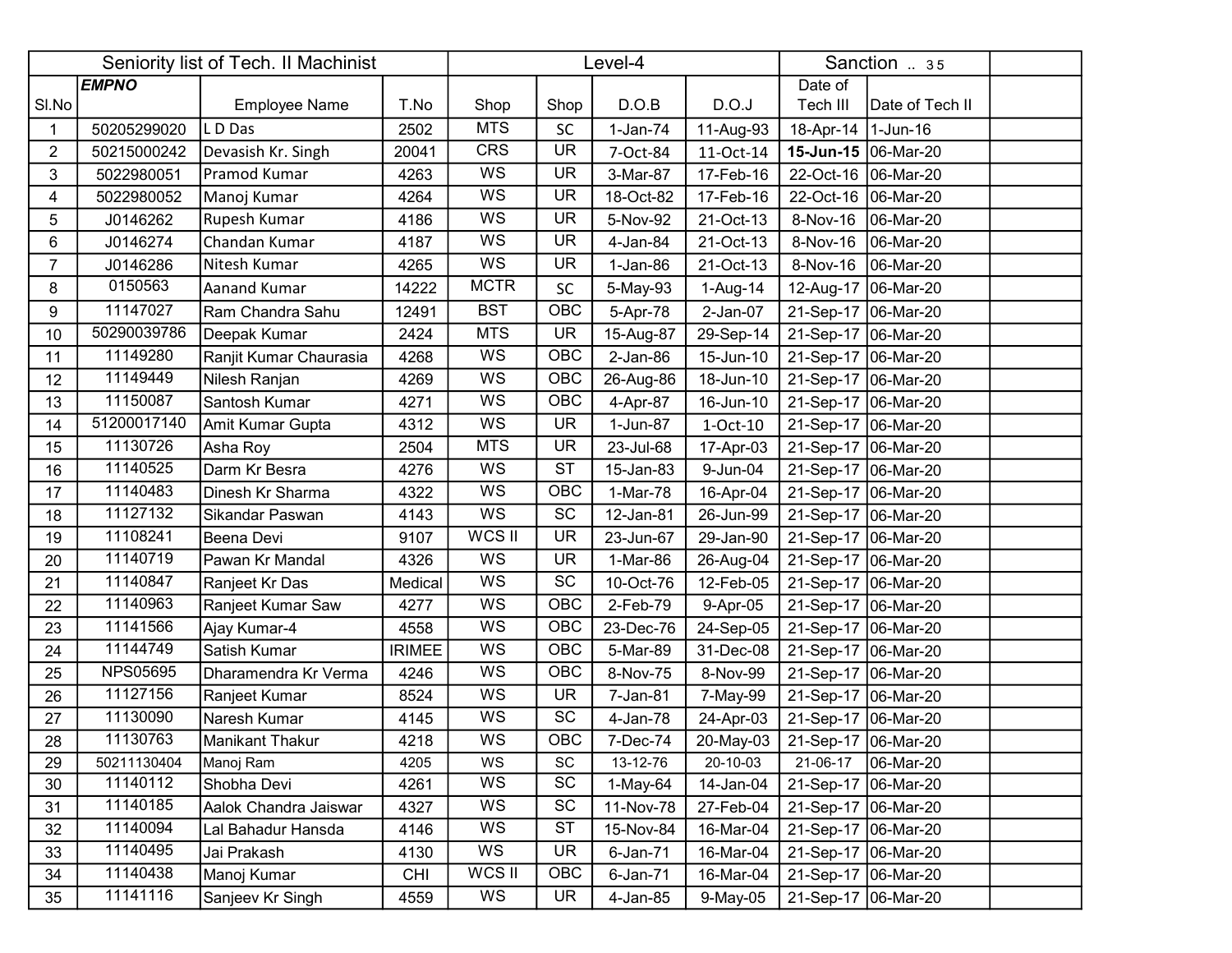| 36 | 11141098    | <b>IBinod Paswan</b>       | 4147  | WS         | <b>SC</b>  | 5-Jan-77       | 27-Jun-05      |                       | 21-Sep-17   06-Mar-20 |                                        |
|----|-------------|----------------------------|-------|------------|------------|----------------|----------------|-----------------------|-----------------------|----------------------------------------|
| 37 | 03829800587 | Ram Parvrsh Rajak          | 4228  | WS         | <b>SC</b>  | 15-Feb-90      | $1-Feb-18$     | 29-Sep-18   16-Oct-20 |                       |                                        |
| 38 | 334NP003254 | Dharmendra Kumar           | 4221  | <b>WS</b>  | OBC        | 04-02-87       | $30 - 05 - 12$ |                       | 28.10.21              | Own request<br>Icame on<br>18.02.2019  |
| 39 | 03829800761 | lPramod Kumar              | 4317  | WS.        | <b>OBC</b> | 02-01-89       | 12-05-18       | 27-03-19              | 28.10.21              |                                        |
| 40 | 275N0008849 | <b>I</b> Ritesh Kr. Thakur | 4318  | WS         | UR         | 10-10-89       | 12-05-18       | 27-03-19              | 28.10.21              |                                        |
| 41 | 03829801105 | ISuresh Kumar              | 20042 | <b>CRS</b> | OBC        | 04-02-89       | 12-05-18       | 27-03-19              | 28.10.21              |                                        |
| 42 | 51400083758 | lSahil Rai                 | 4320  | <b>WS</b>  | <b>OBC</b> | $01-07-87$     | 30-07-09       | $30 - 01 - 10$        | 28.10.21              | Own request<br>came on<br>129.02.2020  |
| 43 | 428ZZ170035 | ISurendra Sahni            | 2446  | <b>MTS</b> | <b>OBC</b> | $01 - 01 - 87$ | 14-05-16       | 14-05-16              | 28.10.21              | Own request<br>Icame on<br>103.10.2020 |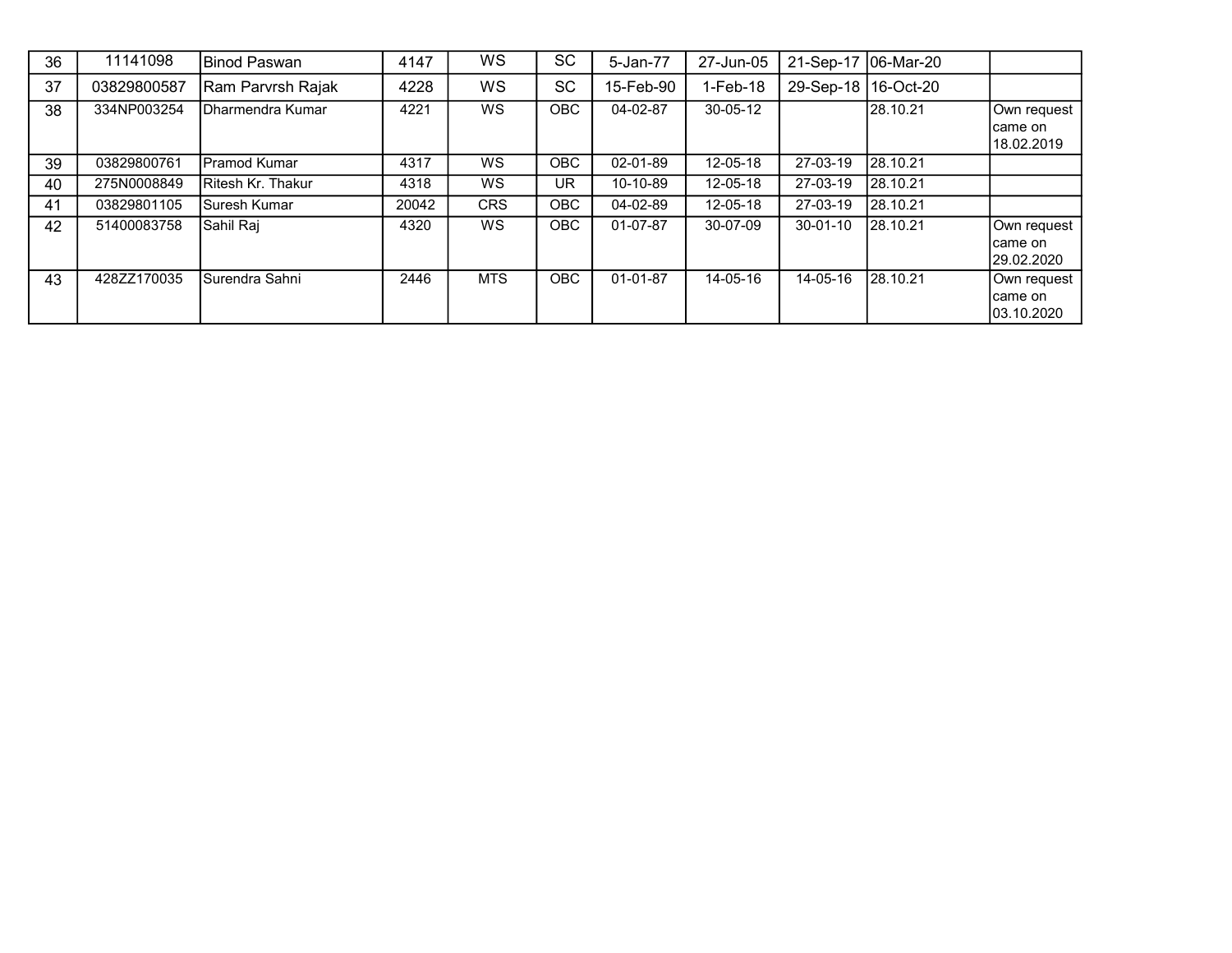|                 |                | Seniority list of Tech. III Machnist |              | Level-2          |                 |                | Sanction : 38  | .38            |                                                                                      |  |
|-----------------|----------------|--------------------------------------|--------------|------------------|-----------------|----------------|----------------|----------------|--------------------------------------------------------------------------------------|--|
| SI No.          | <b>EMP No.</b> | <b>Employee Name</b>                 | T. No.       | <b>Shop</b>      | Comm-           | Date of Birth  | Date of        | Date of        | <b>Remarks</b>                                                                       |  |
|                 |                |                                      |              |                  | unity           |                | Apptt.         | Tech. III      |                                                                                      |  |
| $\mathbf{1}$    | 27429803207    | Sanjeev Kumar Roy                    | 2403         | <b>MTS</b>       | OBC             | 15.08.94       | 06.08.20       | 06.08.20       | <b>RRB</b>                                                                           |  |
| $\overline{a}$  | 50211140537    | Rajmuni Devi                         | 16179        | GIF              | $\overline{SC}$ | 25-02-77       | 14-05-04       | 11-11-20       | Comp. Apptt.                                                                         |  |
| 3               | 50211140458    | Uday Kr. Yadav                       | 3259         | <b>HIW</b>       | OBC             | $01-03-75$     | 26-08-04       | 11-11-20       |                                                                                      |  |
| 4               | 50211140628    | <b>Bindu Devi</b>                    | 0            | Medical          | <b>UR</b>       | 25-03-63       | 30-09-04       | $11 - 11 - 20$ | Comp. Apptt.                                                                         |  |
| 5               | 50211141840    | Punam Devi                           | 3233         | <b>HIW</b>       | <b>UR</b>       | 20-08-71       | 21-02-06       | 11-11-20       | Comp. Apptt.                                                                         |  |
| 6               | 50211143460    | Manju Devi                           | 20369        | CRS              | $\overline{SC}$ | 02-02-64       | 21-11-07       | $11 - 11 - 20$ | Comp. Apptt.                                                                         |  |
| $\overline{7}$  | 50211145511    | Raj Kumari Devi                      | 0            | Rampur<br>Hostel | SC              | 28-07-63       | 15-04-09       | 11-11-20       | Comp. Apptt.                                                                         |  |
| 8               | 28016001475    | Ravi Ranjan Kumar                    | 4696         | WS               | OBC             | $10 - 11 - 87$ | $11 - 12 - 12$ | $11 - 11 - 20$ | Mutual came from<br>Harnaut in place<br>of Pawan Kr.<br>Nirala, 24055,<br><b>DPS</b> |  |
| 9               | 50211155863    | Sanjiv Kr. Gupta                     | 9586         | WCS-II           | OBC             | 15-01-83       | $11 - 12 - 13$ | 11-11-20       | <b>RRC/KKK</b>                                                                       |  |
| 10              | 50211156478    | Sanjeev Darshan                      | 27283        | <b>WLD</b>       | OBC             | $10 - 05 - 91$ | $12 - 12 - 13$ | 11-11-20       | <b>RRC/KKK</b>                                                                       |  |
| 11              | 50211155711    | Amit Kumar                           | 4597         | WS               | OBC             | 31-01-88       | 19-12-13       | $11 - 11 - 20$ | <b>RRC/KKK</b>                                                                       |  |
| 12              | 50211157513    | Ramesh Kumar                         | 3247         | H <sub>W</sub>   | OBC             | 05-04-78       | $26 - 12 - 14$ | 11-11-20       | Comp. Apptt.                                                                         |  |
| $\overline{13}$ | 502L3004207    | <b>Uttam Kumar</b>                   | 1833         | WRS-I            | OBC             | 10-02-92       | $21 - 11 - 13$ | 11-11-20       | Own request<br>came from LLH on<br>17.08.2015                                        |  |
| 14              | 28016006815    | Abhishek Kumar                       | 15650        | GIF              | OBC             | 02-01-93       | 18-01-16       | $11 - 11 - 20$ | Mutual came from<br>Harnaut in place<br>of Vijay Kumar,<br>24605, DPS                |  |
| 15              | 03829800168    | Nitesh Kumar                         | 3223         | <b>HIW</b>       | OBC             | 10-02-92       | 09-09-16       | 11-11-20       | Comp. Apptt.                                                                         |  |
| 16              | 502J0148520    | Niraj Kr. Singh                      | 4691         | WS               | UR.             | 25-02-82       | 24-01-14       | 11-11-20       | Own request<br>came from IOW<br>/JMP on<br>07.04.2017                                |  |
| 17              | 03829800475    | Radha Devi                           | $\mathbf{0}$ | Medical          | OBC             | 01-06-68       | 11-09-17       | 11-11-20       | Comp. Apptt.                                                                         |  |
| $\overline{18}$ | 03829800488    | Sanjay Kr. Sharma                    | 4676         | WS               | OBC             | 05-05-75       | 11-09-17       | 11-11-20       | Comp. Apptt.                                                                         |  |
| $\overline{19}$ | 03829800566    | Deepak Kumar                         | 8396         | TPT(RI.)         | OBC             | 01-03-81       | 30-12-17       | $11 - 11 - 20$ | <b>RRC/KKK</b>                                                                       |  |
| 20              | 45616641469    | Anuj Kumar                           | 10734        | WRS-III          | SC              | 05-02-93       | 04-03-17       | 11-11-20       | Mutual came from<br>Kota in place of<br>Santosh Kr.<br>Meena, 11073,<br>WRS-III      |  |
| 21              | 03829800556    | Avinash Ranjan                       | 23281        | WRS-II           | OBC             | 05-03-94       | 30-12-17       | 11-11-20       | <b>RRC/KKK</b>                                                                       |  |
| 22              | 03829800564    | Anish Kr. Singh                      | 8398         | TPT(RI.)         | OBC             | 08-10-94       | 30-12-17       | 11-11-20       | <b>RRC/KKK</b>                                                                       |  |
| 23              | 03829800559    | Anuraj Kashyap                       | 23114        | WRS-II           | OBC             | 25-01-86       | 04-01-18       | 11-11-20       | RRC/KKK                                                                              |  |
| 24              | 03829800560    | Mithilesh Kumar                      | 11005        | WRS-III          | <b>OBC</b>      | 04-03-93       | 04-01-18       | 11-11-20       | RRC/KKK                                                                              |  |
| 25              | 03829800581    | Bikram Kumar                         | 0            | SGH              | OBC             | 04-04-85       | 17-01-18       | 11-11-20       | Comp. Apptt.                                                                         |  |
| 26              | 03829800592    | Shashi Kr. Yadav                     | 6366         | <b>BSS</b>       | OBC             | 04-10-86       | 17-01-18       | 11-11-20       | Comp. Apptt.                                                                         |  |
| 27              | 03829800583    | Nitish Kumar                         | 0            | QRH              | OBC             | 30-08-95       | 17-01-18       | 11-11-20       | Comp. Apptt.                                                                         |  |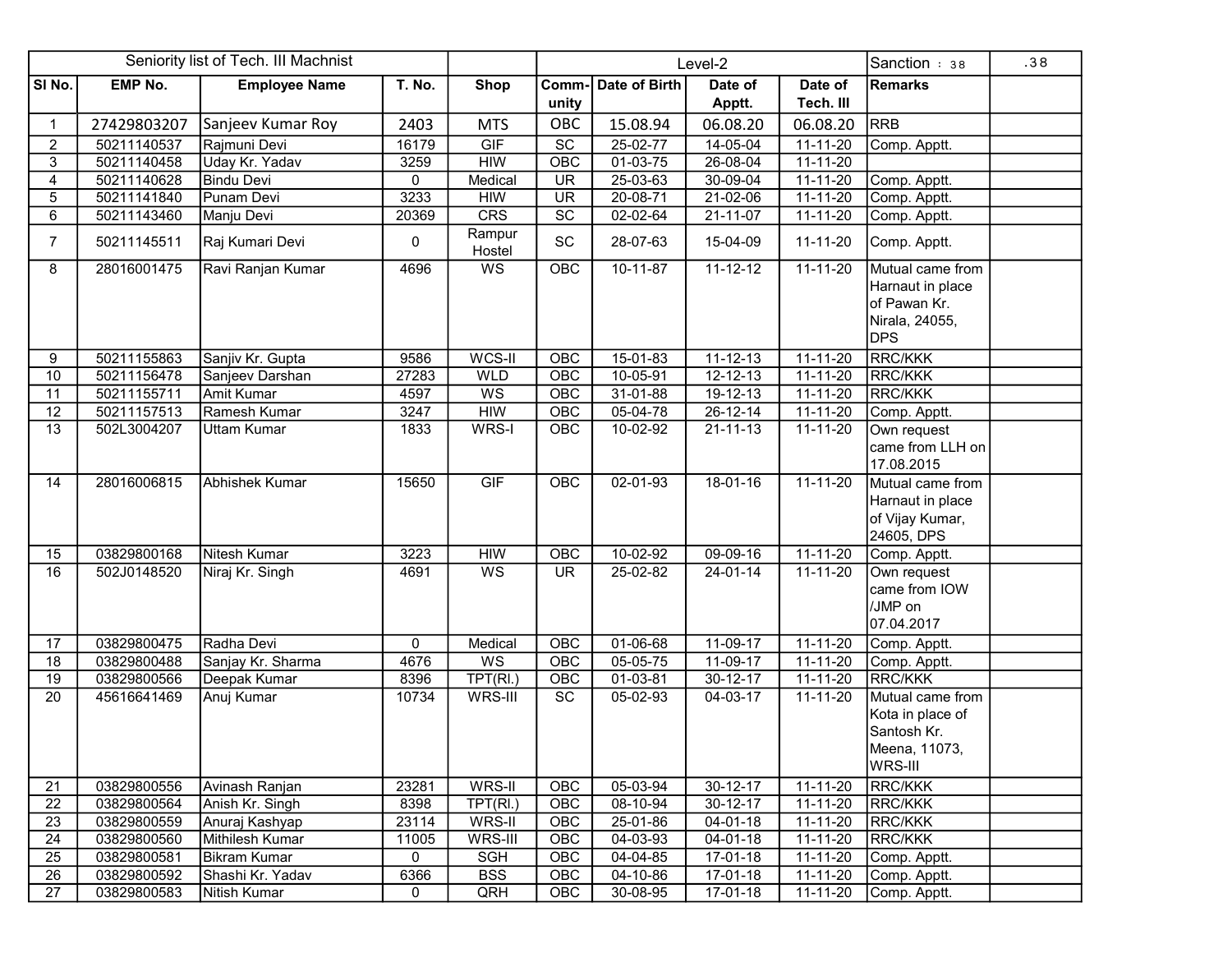| 28              | 03629800110 | Pankaj Kumar          | 4618        | WS            | OBC                    | 10-12-78       | $01 - 11 - 17$ | $11 - 11 - 20$ | Mutual came from    |  |
|-----------------|-------------|-----------------------|-------------|---------------|------------------------|----------------|----------------|----------------|---------------------|--|
|                 |             |                       |             |               |                        |                |                |                | LLH in place of     |  |
|                 |             |                       |             |               |                        |                |                |                | Avijit Saha, 4683,  |  |
|                 |             |                       |             |               |                        |                |                |                | lws                 |  |
|                 |             |                       |             |               |                        |                |                |                | Mutual came from    |  |
|                 |             |                       |             |               |                        |                |                |                | Jhanshi in place of |  |
| 29              | 337W1600049 | Pankaj Kr. Yadav      | 4602        | WS            | <b>OBC</b>             | 27-02-95       | 13-02-16       | $11 - 11 - 20$ | Chet Singh Meena    |  |
|                 |             |                       |             |               |                        |                |                |                | 4675, WS            |  |
| 30              | 50206014227 | Nakuldeo Paswan       | 0           | Engg.         | SC                     | 22-01-71       | $26 - 02 - 07$ | $11 - 11 - 20$ | Own request         |  |
|                 |             |                       |             |               |                        |                |                |                | came from Malda     |  |
|                 |             |                       |             |               |                        |                |                |                | on 07.02.2018       |  |
| 31              | 03829800601 | Kiran Kumari          | 16022       | GIF           | OBC                    | 02-01-84       | $07 - 03 - 18$ | 11-11-20       | <b>RRC/KKK</b>      |  |
| 32              | 03829800608 | Kanhu Soren           | 11983       | WRS-III       | ST                     | 24-02-88       | 07-03-18       | $11 - 11 - 20$ | <b>RRC/KKK</b>      |  |
| 33              | 03829800652 | Manoj Kumar           | $\mathbf 0$ | Cr. Cell      | OBC                    | 15-03-80       | 09-03-18       | 11-11-20       | Comp. Apptt.        |  |
| 34              | 03829800646 | Ramdeo Ram            | 20085       | CRS           | SC                     | 15-03-88       | 09-03-18       | 11-11-20       | Comp. Apptt.        |  |
| $\overline{35}$ | 50213003320 | Mukesh Raj            | 16108       | GIF           | OBC                    | 02-02-92       | 12-11-13       | $11 - 11 - 20$ | Mutual came from    |  |
|                 |             |                       |             |               |                        |                |                |                | LLH in place of     |  |
|                 |             |                       |             |               |                        |                |                |                | Vinod Singh,        |  |
|                 |             |                       |             |               |                        |                |                |                | 16009               |  |
| 36              | 03829800614 | Shashi Prakash Bharti | 19666       | <b>WLD</b>    | OBC                    | $15 - 01 - 89$ | 09-03-18       | $11 - 11 - 20$ | Comp. Apptt.        |  |
| $\overline{37}$ | 50213004700 | Sachin Kumar          | 15647       | GIF           | <b>UR</b>              | 04-04-88       | 02-12-13       | $11 - 11 - 20$ | Mutual came from    |  |
|                 |             |                       |             |               |                        |                |                |                | LLH in place of     |  |
|                 |             |                       |             |               |                        |                |                |                | Rohit Kr. Das, T.   |  |
|                 |             |                       |             |               |                        |                |                |                | No. 24135, DPS      |  |
| 38              | 03829800602 | Niranjan Kumar        | 16023       | <b>GIF</b>    | $\overline{SC}$        | $06 - 05 - 83$ | $09 - 03 - 18$ | $11 - 11 - 20$ | Comp. Apptt.        |  |
| 39              | 03829800603 | Pappu Kumar           | 16007       | GIF           | OBC                    | 06-07-90       | 09-03-18       | $11 - 11 - 20$ | Comp. Apptt.        |  |
| 40              | 03829800657 | Subhash Kr. Gupta     | 24110       | <b>DPS</b>    | OBC                    | $01 - 01 - 91$ | $09-03-18$     | $11 - 11 - 20$ | Comp. Apptt.        |  |
| 41              | 03829800605 | Sandip Kumar          | 11984       | WRS-III       | OBC                    | $01-02-93$     | $09-03-18$     | $11 - 11 - 20$ | Comp. Apptt.        |  |
| 42              | 50472130028 | Abhimanu Kr. Singh    | 15646       | GIF           | OBC                    | 15-02-82       | 20-09-12       | $11 - 11 - 20$ | Mutual came from    |  |
|                 |             |                       |             |               |                        |                |                |                | GKP in place of     |  |
|                 |             |                       |             |               |                        |                |                |                | Kundan Kumar,       |  |
|                 |             |                       |             |               |                        |                |                |                | 24133               |  |
| 43              | 03829800693 | Sunil Kumar           | $\mathbf 0$ | <b>IRIMEE</b> | <b>SC</b>              | $16-04-83$     | $10-04-18$     | $11 - 11 - 20$ | Comp. Apptt.        |  |
| 44              | 03829800685 | Menka Kumari          | 4411        | WS            | OBC                    | 09-11-92       | 10-04-18       | 11-11-20       | Comp. Apptt.        |  |
| $\overline{45}$ | 03829800690 | Rabindra Kumar        | 11745       | WRS-III       | OBC                    | 05-07-84       | $12 - 04 - 18$ | $11 - 11 - 20$ | <b>RRC/KKK</b>      |  |
| 46              | 03829800682 | Subhash Kumar         | 23269       | WRS-II        | OBC                    | 18-04-88       | $12 - 04 - 18$ | $11 - 11 - 20$ | <b>RRC/KKK</b>      |  |
| $\overline{47}$ | 03829800689 | Nitesh Kr. Pandey     | 14718       | WCS-I         | <b>UR</b>              | 10-05-94       | 12-04-18       | $11 - 11 - 20$ | <b>RRC/KKK</b>      |  |
| 48              | 275N0003715 | Jay Prakash Marandi   | 4624        | WS            | $\overline{\text{ST}}$ | 18-02-83       | 21-05-12       | $11 - 11 - 20$ | Mutual came from    |  |
|                 |             |                       |             |               |                        |                |                |                | DDU in place of     |  |
|                 |             |                       |             |               |                        |                |                |                | Raw Rangeet         |  |
|                 |             |                       |             |               |                        |                |                |                | Singh, 24132,       |  |
|                 |             |                       |             |               |                        |                |                |                | <b>DPS</b>          |  |
| 49              | 03829800755 | Pramod Kr. Bhagat     | 20104       | CRS           | <b>OBC</b>             | 12-11-85       | 09-05-18       | $11 - 11 - 20$ | <b>RRC/KKK</b>      |  |
| 50              | 03829800722 | Ramesh Kumar          | 16027       | GIF           | SC                     | 17-07-87       | 09-05-18       | $11 - 11 - 20$ | <b>RRC/KKK</b>      |  |
| 51              | 03829800750 | Raju Kr. Arya         | 2859        | <b>MTS</b>    | <b>OBC</b>             | 06-05-88       | 09-05-18       | $11 - 11 - 20$ | <b>RRC/KKK</b>      |  |
| 52              | 03829800756 | Jawahar Kumar         | 20102       | <b>CRS</b>    | OBC                    | 31-12-89       | 09-05-18       | 11-11-20       | <b>RRC/KKK</b>      |  |
| 53              | 03829800731 |                       | 23317       | WRS-II        | OBC                    |                | 09-05-18       | 11-11-20       | <b>RRC/KKK</b>      |  |
|                 |             | Nagendra Kumar        |             |               |                        | 05-01-90       |                |                |                     |  |
| 54              | 03829800705 | Ravi Ranjan Kumar     | 4627        | WS            | <b>UR</b>              | 23-01-90       | 09-05-18       | 11-11-20       | <b>RRC/KKK</b>      |  |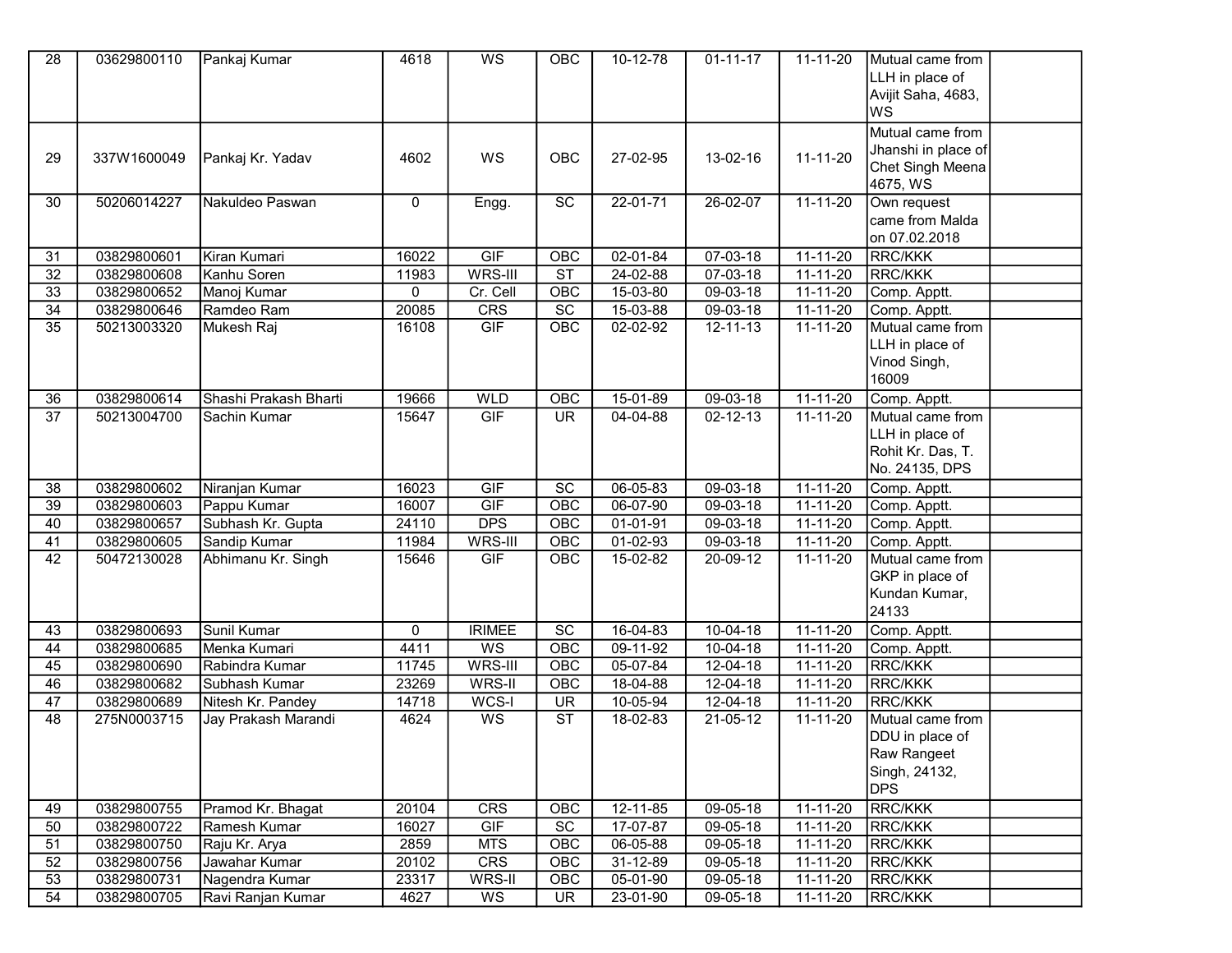| 55              | 03829800730 | Rajeev Ranjan          | 23052 | WRS-II          | <b>OBC</b>               | 10-05-91       | 09-05-18       | 11-11-20       | <b>RRC/KKK</b>     |  |
|-----------------|-------------|------------------------|-------|-----------------|--------------------------|----------------|----------------|----------------|--------------------|--|
| 56              | 03829800727 | <b>Ritwij Kumar</b>    | 23459 | WRS-II          | OBC                      | $06 - 01 - 93$ | $09 - 05 - 18$ | $11 - 11 - 20$ | <b>RRC/KKK</b>     |  |
| 57              | 03829800706 | Dinesh Kumar           | 4628  | WS              | OBC                      | 02-03-93       | $09 - 05 - 18$ | 11-11-20       | <b>RRC/KKK</b>     |  |
| 58              | 03829800724 | <b>Dharambir Kumar</b> | 11050 | WRS-III         | OBC                      | 12-02-94       | 09-05-18       | $11 - 11 - 20$ | <b>RRC/KKK</b>     |  |
| 59              | 03829800729 | Sima Kumari            | 23105 | WRS-II          | OBC                      | 12-06-94       | 09-05-18       | 11-11-20       | <b>RRC/KKK</b>     |  |
| 60              | 03829800703 | Deepak Kumar           | 2428  | <b>MTS</b>      | OBC                      | 22-11-94       | 09-05-18       | 11-11-20       | <b>RRC/KKK</b>     |  |
| 61              | 03829800751 | <b>Ritesh Kumar</b>    | 2860  | <b>MTS</b>      | OBC                      | 05-04-95       | 09-05-18       | $11 - 11 - 20$ | <b>RRC/KKK</b>     |  |
| 62              | 03829800708 | Vikash Kumar           | 27581 | <b>WLD</b>      | OBC                      | $04-07-95$     | 09-05-18       | 11-11-20       | <b>RRC/KKK</b>     |  |
| 63              | 03829800770 | Ram Bhagwan Kumar      | 20300 | CRS             | OBC                      | 10-06-88       | $26 - 05 - 18$ | $11 - 11 - 20$ | <b>RRC/KKK</b>     |  |
| 64              | 03829800780 | Rakesh Kr. Singh       | 27818 | WLD             | <b>UR</b>                | 15-01-89       | 26-05-18       | 11-11-20       | RRC/KKK            |  |
| 65              | 03829800781 | Randhir Kumar          | 27819 | WLD             | OBC                      | 20-06-89       | 26-05-18       | 11-11-20       | RRC/KKK            |  |
| 66              | 503PI200598 | Vishwajeet Kumar       | 2421  | <b>MTS</b>      | <b>OBC</b>               | $01 - 02 - 91$ | $05 - 06 - 13$ | $19-10-15$     | Own request        |  |
|                 |             |                        |       |                 |                          |                |                |                | came on            |  |
| 67              | 03829801449 | Raj Kumar              | 2497  | <b>MTS</b>      | OBC                      | 02-01-95       | 02-03-20       | $14 - 12 - 20$ | <b>RRB</b>         |  |
| 68              | 03829801456 | Rahul Das              | 4306  | W <sub>S</sub>  | OBC                      | $04 - 05 - 94$ | 29-02-20       | 14-12-20       | <b>RRB</b>         |  |
| 69              | 03829801463 | Sanjeev Kr. Das        | 20216 | CRS             | SC                       | 05-03-94       | 09-03-20       | 14-12-20       | $74-42$            |  |
| $\overline{70}$ | 03829801452 | Keshav Kumar           | 15712 | GIF             | OBC                      | 07-07-97       | 29-02-20       | 14-12-20       | <b>RRB</b>         |  |
| 71              | 03829801462 | Aakash Kr. Choudhary   | 20212 | <b>CRS</b>      | $\overline{SC}$          | $24 - 02 - 93$ | 09-03-20       | $14 - 12 - 20$ | <b>RRB</b>         |  |
| 72              | 502NPS00061 | Gaurav Kumar           | 9640  | WS              | <b>OBC</b>               | 05.12.85       | 30.06.14       |                | came on M.trd      |  |
|                 |             |                        |       |                 |                          |                |                |                | with Shakti Kumar  |  |
|                 |             |                        |       |                 |                          |                |                |                | Das/03829801459    |  |
|                 |             |                        |       |                 |                          |                |                |                |                    |  |
| 73              | 03829801448 | Rakesh Kumar           | 2496  | <b>MTS</b>      | OBC                      | 10-06-92       | 02-03-20       | $14 - 12 - 20$ | <b>RRB</b>         |  |
| $\overline{74}$ | 03829801455 | Akbar Mansuri          | 4302  | W <sub>S</sub>  | <b>OBC</b>               | 14-02-94       | 29-02-20       | 14-12-20       | $R$ R $R$ B        |  |
| 75              | 03829801451 | Vikash Kr. Sharma      | 12206 | <b>BST</b>      | OBC                      | $02 - 12 - 94$ | 02-03-20       | 14-12-20       | <b>RRB</b>         |  |
| $\overline{76}$ | 03829801443 | Nitish Kumar           | 2491  | <b>MTS</b>      | OBC                      | 05-07-94       | 02-03-20       | 14-12-20       | <b>RRB</b>         |  |
| 77              | 03829801457 | Subodh Das             | 4340  | WS              | OBC                      | $11 - 11 - 94$ | 29-02-20       | $14 - 12 - 20$ | <b>RRB</b>         |  |
| 78              | 03829801447 | Shubham Raj            | 2495  | <b>MTS</b>      | OBC                      | 25-11-97       | 02-03-20       | $14 - 12 - 20$ | <b>RRB</b>         |  |
| $\overline{79}$ |             | Santosh Bharti         |       | GIF             | <b>OBC</b>               |                |                |                | m.trd. With Shashi |  |
|                 |             |                        |       |                 |                          |                |                |                | Ranjan/15713/038   |  |
|                 |             |                        |       |                 |                          |                |                |                | 29801453           |  |
|                 |             |                        |       |                 |                          |                |                |                |                    |  |
| 80              | 03829801450 | Prayag Kumar           | 12205 | <b>BST</b>      | OBC                      | $03-02-96$     | $02 - 03 - 20$ | $14 - 12 - 20$ | <b>RRB</b>         |  |
| 81              | 03829801445 | Arun Kr. Verma         | 2493  | <b>MTS</b>      | $\overline{SC}$          | 11-01-91       | 02-03-20       | 14-12-20       | <b>RRB</b>         |  |
| 82              | 03829801461 | Atanu Kundu            | 20183 | <b>CRS</b>      | $\overline{\mathsf{UR}}$ | 23-04-95       | $09 - 03 - 20$ | 14-12-20       | <b>RRB</b>         |  |
| 83              | 03829801454 | Amit Kumar             | 15714 | GIF             | OBC                      | 05-01-97       | 29-02-20       | 14-12-20       | <b>RRB</b>         |  |
| 84              | 03829801446 | Sandeep Swansi         | 2494  | <b>MTS</b>      | SC                       | 23-02-98       | 02-03-20       | 14-12-20       | <b>RRB</b>         |  |
| 85              | 03829801458 | Dipankar Mondal        | 4352  | $\overline{ws}$ | $\overline{SC}$          | $11 - 10 - 91$ | $09 - 03 - 20$ | $14 - 12 - 20$ | <b>RRB</b>         |  |
| 86              | 33729801291 | Rahul Kumar            | 2511  | <b>MTS</b>      | <b>UR</b>                | 15.09.97       | 04.08.20       |                | Came on M.Trd      |  |
|                 |             |                        |       |                 |                          |                |                |                | with Ashoutosh     |  |
|                 |             |                        |       |                 |                          |                |                |                | Pandey/2492/038    |  |
|                 |             |                        |       |                 |                          |                |                |                | 2980144            |  |
| 87              | 28016000296 | Satish Kumar Satish    | 4315  | WS              | OBC                      | 12.02.80       | 10.09.07       |                | came on M.trd      |  |
|                 |             |                        |       |                 |                          |                |                |                | with Vikash kr.    |  |
|                 |             |                        |       |                 |                          |                |                |                | Kesri/03829801     |  |
| 88              | 127N0100512 | Shankar Kumar          | 4354  | WS              | OBC                      | 02-01-86       | $14 - 11 - 12$ | 20-06-16       | Own request        |  |
|                 |             |                        |       |                 |                          |                |                |                | came on<br>ممممحة  |  |
| 89              | 03829801464 | Ranjeet Kr. Mandal     | 20306 | <b>CRS</b>      | OBC                      | 15-03-98       | $09-03-20$     | $24 - 12 - 20$ | <b>RRB</b>         |  |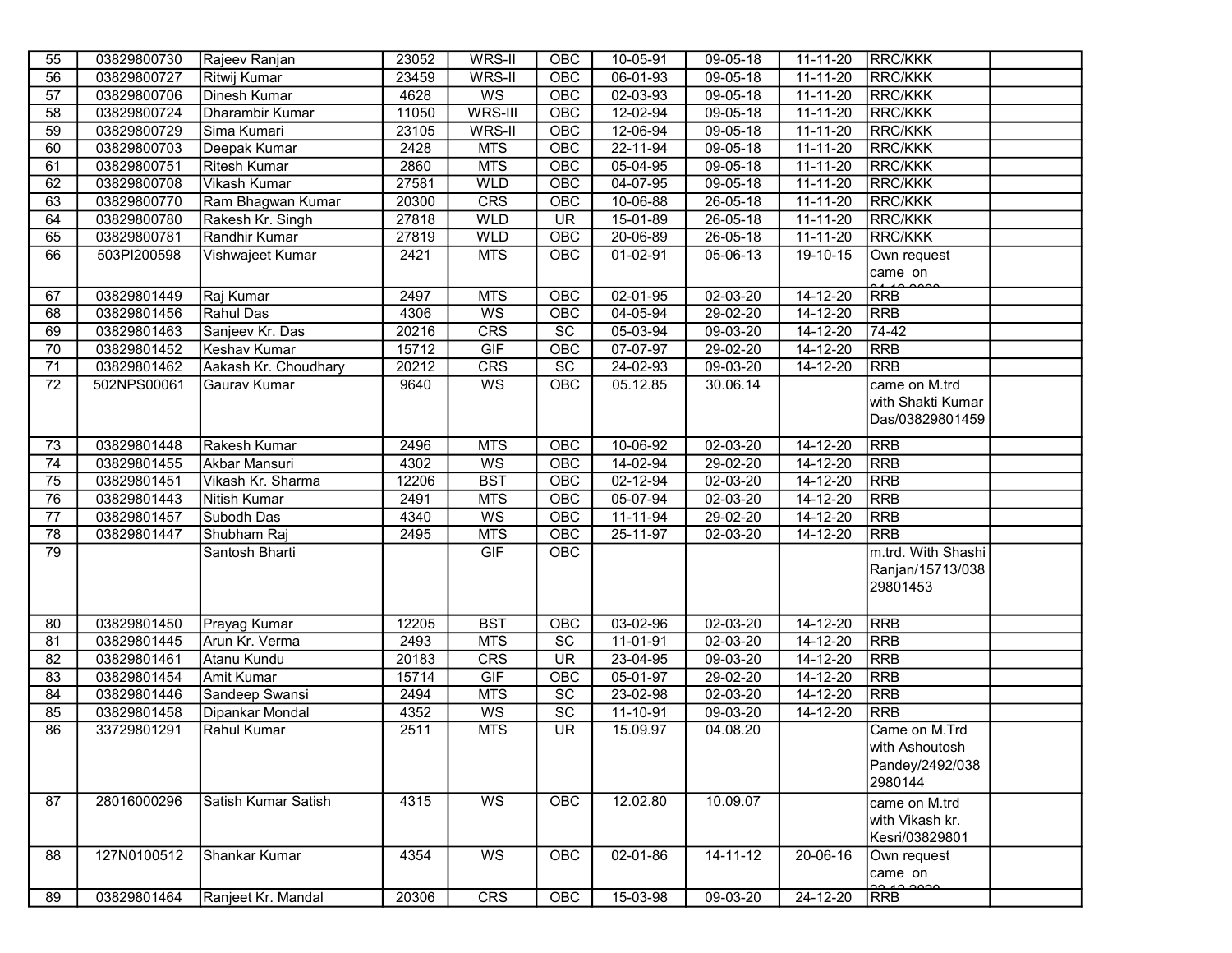| 90              | 503NPS00176 | Aniket Kumar         | 15721 | GIF        | <b>OBC</b> | 25-02-86 | 18-05-13 | 21-04-16 | Own request              |  |
|-----------------|-------------|----------------------|-------|------------|------------|----------|----------|----------|--------------------------|--|
|                 |             |                      |       |            |            |          |          |          | came from<br>Amritsar on |  |
| 91              |             |                      |       |            |            |          |          |          | <b>RRB</b>               |  |
|                 | 3829801704  | Gopal kumar Dey      | 2464  | <b>MTS</b> | UR         | 07.04.96 | 06.08.20 | 26.03.20 | <b>RRB</b>               |  |
| 92              | 3829801714  | Kishan Shaw          | 4109  | <b>WS</b>  | OBC        | 09.07.95 | 06.08.20 | 26.03.20 |                          |  |
| 93              | 3829801712  | Sunil Kumar Jatav    | 4106  | <b>WS</b>  | SC         | 05.10.95 | 06.08.20 | 26.03.20 | <b>RRB</b>               |  |
| 94              | 6829800837  | Jai Prakash Sharma   | 2509  | <b>MTS</b> | OBC        | 09.10.92 | 27.07.20 |          | came on m. Trd           |  |
|                 |             |                      |       |            |            |          |          |          | on reversion             |  |
|                 |             |                      |       |            |            |          |          |          | with Shivam              |  |
|                 |             |                      |       |            |            |          |          |          | Gupta/0382980            |  |
|                 |             |                      |       |            |            |          |          |          | 1680                     |  |
|                 |             |                      |       |            |            |          |          |          |                          |  |
| 95              | 3829801773  | Rajan Kumar          | 15731 | GIF        | OBC        | 02.02.97 | 20.08.20 | 26.03.20 | <b>RRB</b>               |  |
| 96              | 3829801907  | Sujeet Kumar         | 4157  | <b>WS</b>  | OBC        | 31.12.95 | 20.08.20 | 26.03.20 | <b>RRB</b>               |  |
| $\overline{97}$ | 3829801710  | Vikash Kumar Mahto   | 20394 | <b>CRS</b> | OBC        | 05.02.88 | 06.08.20 | 26.03.20 | <b>RRB</b>               |  |
| 98              | 3829801778  | Subrata Pal          | 4150  | <b>WS</b>  | OBC        | 07.12.91 | 20.08.20 | 26.03.20 | <b>RRB</b>               |  |
| 99              | 3829801686  | Shivam Kumar Mishra  | 2433  | <b>MTS</b> | <b>UR</b>  | 17.09.92 | 06.08.20 | 26.03.20 | <b>RRB</b>               |  |
| 100             | 3829801718  | Uma Sen              | 4133  | WS         | OBC        | 16.10.93 | 06.08.20 | 26.03.20 | <b>RRB</b>               |  |
| 101             | 3829802012  | Shashikant Oraon     | 20395 | <b>CRS</b> | <b>ST</b>  | 21.11.94 | 01.09.20 | 26.03.20 | <b>RRB</b>               |  |
| 102             | 3829801713  | Ram Pravesh Thakur   | 4108  | <b>WS</b>  | OBC        | 05.01.95 | 06.08.20 | 26.03.20 | <b>RRB</b>               |  |
| 103             | 3829802011  | Yogendra Yadav       | 4168  | <b>WS</b>  | OBC        | 18.10.95 | 01.09.20 | 26.03.20 | <b>RRB</b>               |  |
| 104             | 3829801682  | Prashant Kumar Sinha | 6284  | <b>BSS</b> | <b>UR</b>  | 10.02.95 | 06.08.20 | 26.03.20 | <b>RRB</b>               |  |
| 105             | 3829801690  | Atul Thepe           |       | <b>TTS</b> | OBC        | 02.01.96 | 06.08.20 | 26.03.20 | <b>RRB</b>               |  |
| 106             | 3829801716  | Md. Shahbaz Ansari   | 4131  | <b>WS</b>  | OBC        | 15.08.97 | 06.08.20 | 26.03.20 | <b>RRB</b>               |  |
| 107             | 3829802014  | Shailesh Kumar Mehta | 20398 | <b>CRS</b> | OBC        | 10.04.98 | 01.09.20 | 26.03.20 | <b>RRB</b>               |  |
| 108             | 3829801986  | Roshan Kumar         | 4164  | <b>WS</b>  | OBC        | 16.01.90 | 20.08.20 | 26.03.20 | <b>RRB</b>               |  |
| 109             | 3829801684  | Sudhir kumar Dangi   | 2419  | <b>MTS</b> | OBC        | 04.01.92 | 06.08.20 | 26.03.20 | $R$ R $B$                |  |
| 110             |             | Ankush Singh         |       | GIF        | OBC        |          |          |          | m.trd. With              |  |
|                 |             |                      |       |            |            |          |          |          | Bhojaraj                 |  |
|                 |             |                      |       |            |            |          |          |          | Melli/15730/03           |  |
|                 |             |                      |       |            |            |          |          |          | 829801771                |  |
| 111             | 3829801705  | Sandeep Kumar Mahato | 20390 | CRS        | OBC        | 03.01.96 | 06.08.20 | 26.03.20 | RRB                      |  |
| 112             | 3829802013  | Aman Sharma          | 20397 | <b>CRS</b> | OBC        | 23.04.95 | 01.09.20 | 26.03.20 | <b>RRB</b>               |  |
| 113             | 3829801717  | Bikash Baidya        | 4132  | <b>WS</b>  | <b>SC</b>  | 20.02.87 | 06.08.20 | 26.03.20 | <b>RRB</b>               |  |
| 114             | 3829801720  | Md. Shanewaz Mollah  | 4140  | WS         | OBC        | 20.05.88 | 06.08.20 | 26.03.20 | <b>RRB</b>               |  |
| 115             | 3829801706  | Priyam Pal           | 20393 | <b>CRS</b> | OBC        | 04.08.93 | 06.08.20 | 26.03.20 | <b>RRB</b>               |  |
| 116             | 3829801719  | Ankit Kumar Singh    | 4134  | WS         | OBC        | 10.02.96 | 06.08.20 | 26.03.20 | <b>RRB</b>               |  |
| 117             | 3829801715  | Vivek Kumar          | 4111  | WS         | OBC        | 10.08.90 | 06.08.20 | 26.03.20 | <b>RRB</b>               |  |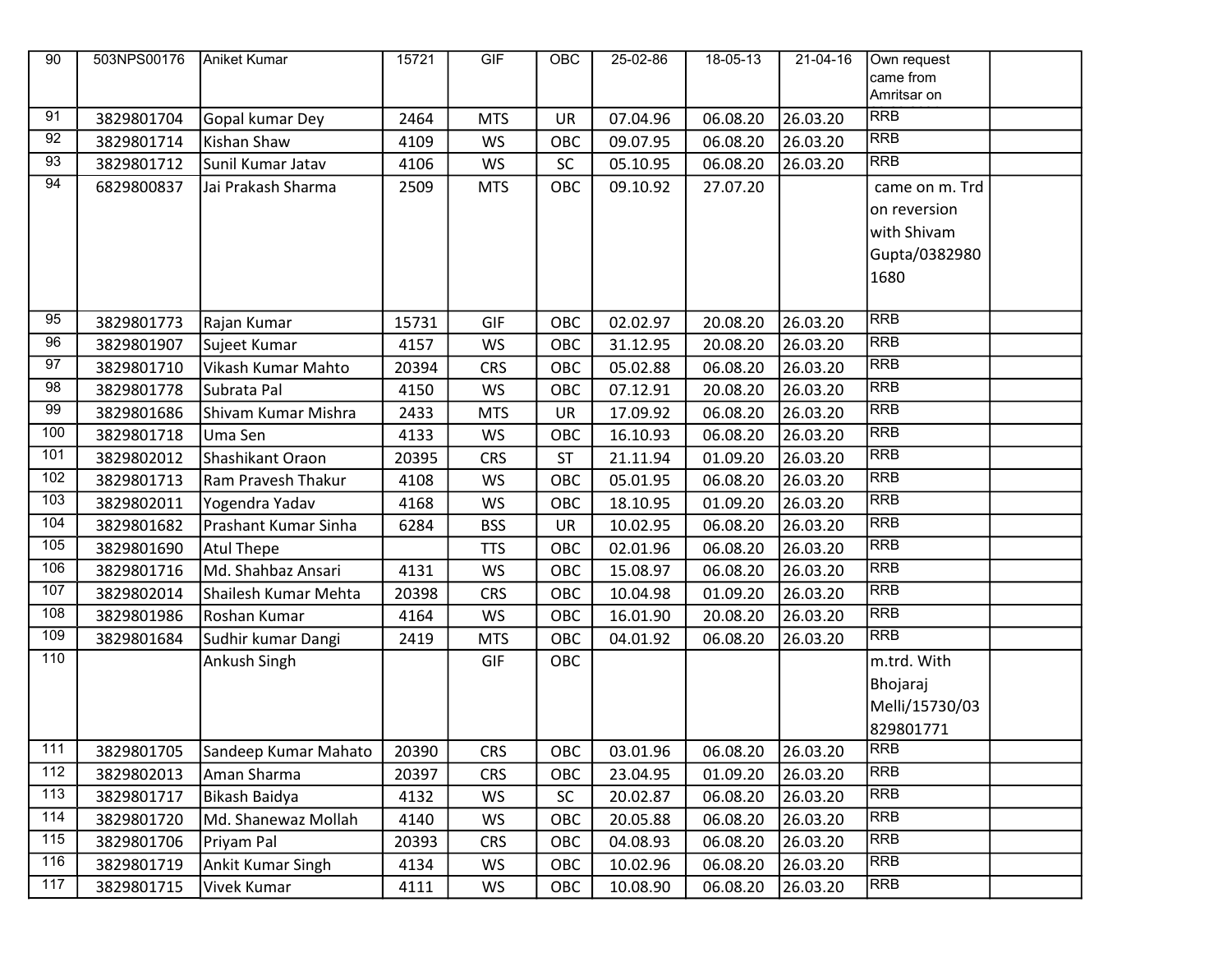| 118              |             | 502TR100079   Madan Kumar Choudhary | 2510  | <b>MTS</b> | OBC       | 25.03.85 | 17.05.16 |          | Came on M Trd<br>in Revirsion with<br>Ranjan Pd Yadav<br>T.No<br>2435/03829801 |  |
|------------------|-------------|-------------------------------------|-------|------------|-----------|----------|----------|----------|--------------------------------------------------------------------------------|--|
| 119              | 3829801981  | Avinas Ranjan                       | 4159  | <b>WS</b>  | OBC       | 05.01.94 | 20.08.20 | 26.03.20 | RRB                                                                            |  |
| 120              | 3829802085  | Mukesh Kumar                        | 4154  | <b>WS</b>  | OBC       | 05.01.95 | 20.08.20 | 26.03.20 | <b>RRB</b>                                                                     |  |
| 121              | 3829801983  | Joydip Paramanik                    | 4161  | <b>WS</b>  | OBC       | 27.01.97 | 20.08.20 | 26.03.20 | <b>RRB</b>                                                                     |  |
| $\overline{122}$ | 3829802007  | Jitendra Kumar Sharma               | 4165  | <b>WS</b>  | OBC       | 05.11.90 | 01.09.20 | 26.03.20 | <b>RRB</b>                                                                     |  |
| 123              | 3829802016  | Rama Chandra Marndi                 | 20404 | <b>CRS</b> | ST        | 16.06.92 | 01.09.20 | 26.03.20 | <b>RRB</b>                                                                     |  |
| 124              | 3829801982  | Dibyendu Barman                     | 4160  | <b>WS</b>  | SC        | 07.04.94 | 20.08.20 | 26.03.20 | <b>RRB</b>                                                                     |  |
| 125              | 3829801694  | Sanjeet Kumar                       | 2451  | <b>MTS</b> | OBC       | 09.01.95 | 06.08.20 | 26.03.20 | <b>RRB</b>                                                                     |  |
| 126              | 3829801692  | Madan Kumar                         | 2439  | <b>MTS</b> | OBC       | 01.06.95 | 06.08.20 | 26.03.20 | <b>RRB</b>                                                                     |  |
| 127              | 3829801908  | Nabik Gorai                         | 4158  | <b>WS</b>  | OBC       | 05.08.96 | 20.08.20 | 26.03.20 | <b>RRB</b>                                                                     |  |
| 128              | 3829801984  | Gautam Kumar                        | 4162  | <b>WS</b>  | OBC       | 15.12.97 | 20.08.20 | 26.03.20 | <b>RRB</b>                                                                     |  |
| 129              | 3829801780  | Soumen Kundu                        | 4153  | <b>WS</b>  | UR        | 11.04.93 | 20.08.20 | 26.03.20 | <b>RRB</b>                                                                     |  |
| 130              | 3829801683  | Abhay Prasad Yadav                  | 13720 | <b>TTS</b> | OBC       | 15.03.97 | 06.08.20 | 26.03.20 | <b>RRB</b>                                                                     |  |
| 131              | 3829802008  | Deepak Kumar Uranw                  | 4166  | <b>WS</b>  | <b>ST</b> | 06.07.93 | 01.09.20 | 26.03.20 | <b>RRB</b>                                                                     |  |
| 132              | 3829801985  | Rahul Swarnakar                     | 4163  | <b>WS</b>  | OBC       | 20.12.93 | 20.08.20 | 26.03.20 | <b>RRB</b>                                                                     |  |
| 133              | 3829801779  | Tej Pal Khandeliya                  | 4151  | <b>WS</b>  | OBC       | 15.04.96 | 20.08.20 | 26.03.20 | <b>RRB</b>                                                                     |  |
| $\overline{134}$ | 3829801695  | Niranjan Kumar                      | 2462  | <b>MTS</b> | OBC       | 25.12.94 | 06.08.20 | 26.03.20 | <b>RRB</b>                                                                     |  |
| 135              | 3829801688  | Anup Kumar Shaw                     | 13721 | <b>TTS</b> | ST        | 20.11.91 | 06.08.20 | 26.03.20 | <b>RRB</b>                                                                     |  |
| 136              | 3829801776  | Prosenjit Biswas                    | 4141  | WS         | <b>SC</b> | 10.06.95 | 20.08.20 | 26.03.20 | <b>RRB</b>                                                                     |  |
| 137              | 3829802010  | Shatrunjay Kumar                    | 4167  | WS         | <b>ST</b> | 13.11.94 | 01.09.20 | 26.03.20 | <b>RRB</b>                                                                     |  |
| 138              | 3829801685  | Chandra Bhushan Kumar               | 2420  | <b>MTS</b> | OBC       | 06.04.93 | 06.08.20 | 26.03.20 | <b>RRB</b>                                                                     |  |
| 139              | 3829801777  | Vikram Singh                        | 4142  | WS         | OBC       | 08.02.96 | 20.08.20 | 26.03.20 | <b>RRB</b>                                                                     |  |
| 140              | 7029800648  | Kundan Kumar                        | 20034 | <b>CRS</b> | <b>SC</b> | 07.05.95 | 12.02.20 |          | Came on M.Trd                                                                  |  |
|                  |             |                                     |       |            |           |          |          |          | With Seth                                                                      |  |
|                  |             |                                     |       |            |           |          |          |          | Pal/20403/0382                                                                 |  |
|                  |             |                                     |       |            |           |          |          |          | 9802015                                                                        |  |
| $\frac{141}{1}$  | 910103170   | Gaurishankar Pd. Yadav              | 15732 | GIF        | OBC       | 09.08.89 | 08.08.14 | 14.05.15 | came on own                                                                    |  |
|                  |             |                                     |       |            |           |          |          |          | request trd                                                                    |  |
|                  |             |                                     |       |            |           |          |          |          | 20.04.21 in                                                                    |  |
|                  |             |                                     |       |            |           |          |          |          | revirsion from                                                                 |  |
|                  |             |                                     |       |            |           |          |          |          | tech -I to Tech-<br>IШ                                                         |  |
| 142              | 03829802047 | Md. Abdullah                        | 4348  | WS         | OBC       | 02.10.87 | 04.10.20 | 26.05.21 | <b>RRB</b>                                                                     |  |
| 143              | 3829802037  | Veer Singh Jhariya                  | 6238  | <b>BSS</b> | SC        | 05.12.90 | 18.09.20 | 26.05.21 | <b>RRB</b>                                                                     |  |